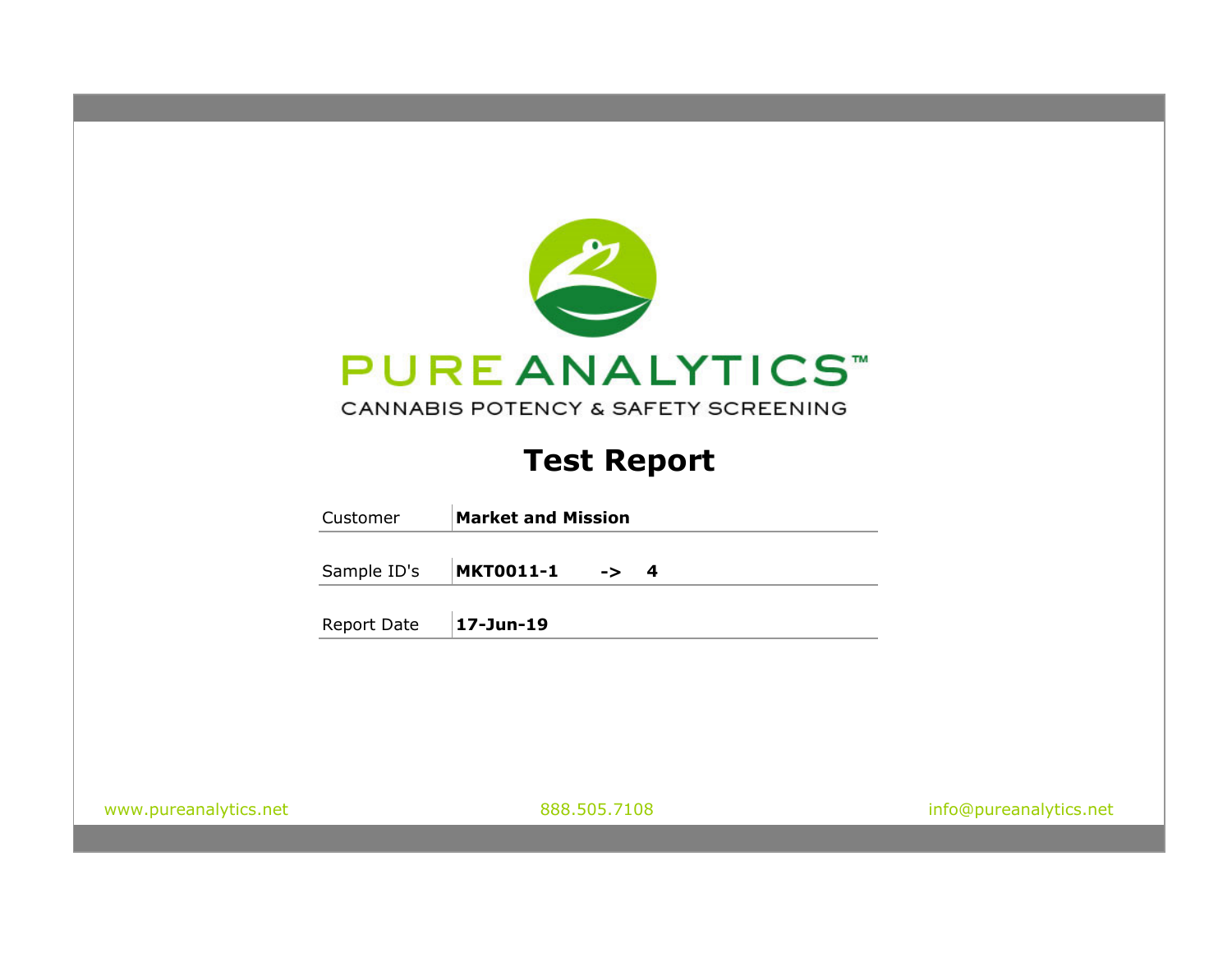

| <b>Customer Name:</b>   | <b>Market and Mission</b>                     | <b>Results Summary:</b> |                      | <b>Microbiology Analysis:</b>                                         |                                               |
|-------------------------|-----------------------------------------------|-------------------------|----------------------|-----------------------------------------------------------------------|-----------------------------------------------|
| <b>Sample Name:</b>     | Inhale                                        | Item                    | <b>Report Status</b> | Analysis                                                              | <b>PASS/FAIL</b>                              |
| Lab Sample I.D.:        | <b>Natural - 5041</b>                         | <b>Overall Sample</b>   | <b>NA</b>            | E. coli                                                               | <b>PASS</b>                                   |
| Sample Type             | Concentrate - Oil                             | Cannabinoids            | <b>NA</b>            | Salmonella                                                            | <b>PASS</b>                                   |
| Date Received:          | 6/14/2019                                     | Pesticides              | <b>PASS</b>          | Aspergillus                                                           | <b>PASS</b>                                   |
| <b>Date Tested:</b>     | 6/14/2019-6/17/2019                           | <b>Residual Solvent</b> | <b>PASS</b>          | nigers<br>PASS                                                        | terreus<br>PASS                               |
| Date Reported:          | 6/17/2019                                     | Moisture                | <b>NT</b>            | flavus<br>PASS                                                        | fumigatus PASS                                |
|                         |                                               | Microbiological         | <b>PASS</b>          | <b>Water Activity NT</b>                                              |                                               |
|                         |                                               | Contamination           |                      | Moisture %                                                            | <b>NT</b>                                     |
| $ OC$ Batch $(es)$ :    | PA15509,521,523-524,530, 537                  | Filth & Foreign         | <b>NT</b>            | Coliform/E.coli- AOAC 991.14: Asperaillus<br>Salmonella- OMA 2014.01: | Methods: Asperaillus, Standard Methods: Total |
|                         | Cannabinoids, Pesticides, RSA, Micro (S,E,A), | Mycotoxins              | <b>PASS</b>          |                                                                       |                                               |
| <b>Tests Performed:</b> | <b>Metals, Mycotoxins; RUSH</b>               | <b>Heavy Metals</b>     | <b>PASS</b>          |                                                                       |                                               |

### **Cannabinoid Analysis:**

| THC.      | <b>THCA</b> | $d - 8$ THC | <b>CBD</b> | <b>CBDA</b> | <b>CBN</b> | CBC       | <b>CBCA</b> | <b>CBG</b> | <b>CBGA</b> | <b>CBL</b> | <b>THCV</b> | <b>THCVA</b> | <b>CBDV</b> | <b>CBDVA</b> | Total<br>THC* | Total     |
|-----------|-------------|-------------|------------|-------------|------------|-----------|-------------|------------|-------------|------------|-------------|--------------|-------------|--------------|---------------|-----------|
|           |             |             |            |             |            |           |             |            |             |            |             |              |             |              |               |           |
| % wt.     | % wt.       | % wt.       | % wt.      | % wt.       | % wt.      | % wt.     | % wt.       | % wt.      | % wt.       | % wt.      | % wt.       | % wt.        | % wt.       | % wt.        | % wt.         | % wt.     |
| <b>ND</b> | <b>ND</b>   | <b>ND</b>   | 58.01%     | 2.89%       | 4.82%      | 9.49%     | <b>ND</b>   | 1.55%      | <b>ND</b>   | <b>ND</b>  | <b>ND</b>   | <b>ND</b>    | 0.50%       | <b>ND</b>    | <b>NA</b>     | 77.27%    |
| mg/g      | mg/g        | mg/g        | mg/g       | mg/g        | mg/g       | mg/g      | mg/g        | mg/g       | mg/g        | mg/g       | mg/g        | mg/g         | mg/g        | mg/g         | mg/g          | mg/g      |
| <b>ND</b> | <b>ND</b>   | <b>ND</b>   | 580.1      | 28.9        | 48.2       | 94.9      | <b>ND</b>   | 15.5       | <b>ND</b>   | <b>ND</b>  | <b>ND</b>   | <b>ND</b>    | 5.03        | <b>ND</b>    | <b>NA</b>     | 772.7     |
| mq/mL     | ma/mL       | ma/mL       | ma/mL      | mg/mL       | mq/mL      | ma/mL     | ma/mL       | mg/mL      | mg/mL       | mq/ml      | mq/mL       | mq/mL        | mq/mL       | mg/mL        | ma/mL         | mg/mL     |
| <b>NA</b> | <b>NA</b>   | <b>NA</b>   | <b>NA</b>  | <b>NA</b>   | <b>NA</b>  | <b>NA</b> | <b>NA</b>   | <b>NA</b>  | <b>NA</b>   | <b>NA</b>  | <b>NA</b>   | <b>NA</b>    | <b>NA</b>   | <b>NA</b>    | <b>NA</b>     | <b>NA</b> |

*Flowers Reported on % DRY WT. Basis; \*Total THC=(THCA \* 0.877) + THC + d-8 THC*

Method: Extraction by Methanol, IPA, Acetonitrile or Ethanol with sonication and HPLC-DAD confirmation analysis as needed by GC-FID analysis

#### **Residual Solvent:**

*Method: Full Evaporation Technique by GC-HS-FID/ECD.*

|                                  |           | Inhal.                   | Other                    |               |                           |               |        |                                  |           | Inhal.                              | Other                    |               |               |      |                 |
|----------------------------------|-----------|--------------------------|--------------------------|---------------|---------------------------|---------------|--------|----------------------------------|-----------|-------------------------------------|--------------------------|---------------|---------------|------|-----------------|
| <b>CA CATEGORY 1</b><br>Compound | (ug/g)    | Action<br>Lim.<br>(ug/g) | Action<br>Lim.<br>(ug/g) | PASS/<br>FAIL | LO <sub>O</sub><br>(ug/g) | LOD<br>(ug/g) | NOTES: | <b>CA CATEGORY 2</b><br>Compound |           | Action<br>Lim.<br>$(ug/g)$ $(ug/g)$ | Action<br>Lim.<br>(ug/g) | PASS/<br>FAIL | LOO<br>(ug/g) | LOD  | $(ug/g)$ NOTES: |
| 1,2-Dichloroethane               | <b>ND</b> | 1.0                      | 1.0                      | <b>PASS</b>   | 1.00                      | 0.80          |        | n-Butane                         | <b>ND</b> | 5000                                | 5000                     | <b>PASS</b>   | 2.0           | 0.50 |                 |
| Benzene                          | <b>ND</b> | 1.0                      | 1.0                      | <b>PASS</b>   | 1.00                      | 0.20          |        | n-Pentane                        | 59.8      | 5000                                | 5000                     | <b>PASS</b>   | 2.0           | 0.50 |                 |
| Chloroform                       | <b>ND</b> | 1.0                      | 1.0                      | <b>PASS</b>   | 1.00                      | 0.20          |        | Acetone                          | 2.4       | 5000                                | 5000                     | <b>PASS</b>   | 2.0           | 0.50 |                 |
| Ethylene Oxide                   | <b>ND</b> | 1.0                      | 1.0                      | <b>PASS</b>   | 1.00                      | 0.80          |        | Ethanol                          | <b>ND</b> | 5000                                | 5000                     | <b>PASS</b>   | 2.0           | 0.50 |                 |
| Methylene chloride               | <b>ND</b> | 1.0                      | 1.0                      | <b>PASS</b>   | 1.00                      | 0.80          |        | n-Hexane                         | <b>ND</b> | 290                                 | 290                      | <b>PASS</b>   | 2.0           | 0.50 |                 |
| Trichloroethylene                | <b>ND</b> | 1.0                      | 1.0                      | <b>PASS</b>   | 1.00                      | 0.20          |        | Methanol                         | <b>ND</b> | 3000                                | 3000                     | <b>PASS</b>   | 2.0           | 0.50 |                 |

| block. Analysis using graphite<br>furnace, atomic fluorescence<br>spectroscopy, atomic absorption<br>decomposition analysis |           | Inhal.<br>Action<br>Lim. | Other<br>Action<br>Lim. | PASS/       | LOO    | LOD    |        |
|-----------------------------------------------------------------------------------------------------------------------------|-----------|--------------------------|-------------------------|-------------|--------|--------|--------|
| Compound                                                                                                                    | (ug/g)    | (ug/g)                   | (ug/g)                  | FAIL        | (ug/g) | (ug/g) | NOTES: |
| Mercury                                                                                                                     | <b>ND</b> | 0.1                      | 3                       | <b>PASS</b> | 0.03   | 0.006  |        |
| Lead                                                                                                                        | <b>ND</b> | 0.5                      | 0.5                     | <b>PASS</b> | 0.10   | 0.020  |        |
| Cadmium                                                                                                                     | <b>ND</b> | 0.2                      | 0.5                     | <b>PASS</b> | 0.02   | 0.004  |        |
| <b>Arsenic</b>                                                                                                              | <b>ND</b> | 0.2                      | 1.5                     | <b>PASS</b> | 0.20   | 0.040  |        |

|                                                                 |           | Inhal.         | Other          |                |        |        |                  |                      |           | Inhal.         | Other          |             |        |        |               |
|-----------------------------------------------------------------|-----------|----------------|----------------|----------------|--------|--------|------------------|----------------------|-----------|----------------|----------------|-------------|--------|--------|---------------|
| <b>CA CATEGORY 1</b>                                            |           | Action<br>Lim. | Action<br>Lim. | PASS/          | LOQ    | LOD    |                  | <b>CA CATEGORY 2</b> |           | Action<br>Lim. | Action<br>Lim. | PASS/       | LOQ    | LOD    |               |
| Compound                                                        | (ug/g)    | (ug/g)         | (ug/g)         | FAIL           | (ug/g) | (ug/g) | NOTES:           | Compound             | (ug/g)    | (ug/g)         | (ug/g)         | FAIL        | (ug/g) | (ug/g) | <b>NOTES:</b> |
| 1,2-Dichloroethane                                              | <b>ND</b> | 1.0            | 1.0            | <b>PASS</b>    | 1.00   | 0.80   |                  | n-Butane             | <b>ND</b> | 5000           | 5000           | <b>PASS</b> | 2.0    | 0.50   |               |
| Benzene                                                         | <b>ND</b> | 1.0            | 1.0            | <b>PASS</b>    | 1.00   | 0.20   |                  | n-Pentane            | 59.8      | 5000           | 5000           | <b>PASS</b> | 2.0    | 0.50   |               |
| Chloroform                                                      | <b>ND</b> | 1.0            | 1.0            | <b>PASS</b>    | 1.00   | 0.20   |                  | Acetone              | 2.4       | 5000           | 5000           | <b>PASS</b> | 2.0    | 0.50   |               |
| Ethvlene Oxide                                                  | <b>ND</b> | 1.0            | 1.0            | <b>PASS</b>    | 1.00   | 0.80   |                  | Ethanol              | <b>ND</b> | 5000           | 5000           | <b>PASS</b> | 2.0    | 0.50   |               |
| Methvlene chloride                                              | <b>ND</b> | 1.0            | 1.0            | <b>PASS</b>    | 1.00   | 0.80   |                  | n-Hexane             | <b>ND</b> | 290            | 290            | <b>PASS</b> | 2.0    | 0.50   |               |
| Trichloroethylene                                               | <b>ND</b> | 1.0            | 1.0            | <b>PASS</b>    | 1.00   | 0.20   |                  | Methanol             | <b>ND</b> | 3000           | 3000           | <b>PASS</b> | 2.0    | 0.50   |               |
|                                                                 |           |                |                |                |        |        |                  | 2-Propanol           | <b>ND</b> | 5000           | 5000           | <b>PASS</b> | 2.0    | 0.50   |               |
|                                                                 |           |                |                |                |        |        |                  | Acetonitrile         | <b>ND</b> | 410            | 410            | <b>PASS</b> | 5.0    | 1.00   |               |
|                                                                 |           |                |                |                |        |        |                  | Ethyl acetate        | <b>ND</b> | 5000           | 5000           | <b>PASS</b> | 2.0    | 0.50   |               |
|                                                                 |           |                |                |                |        |        |                  | n-Heptane            | <b>ND</b> | 5000           | 5000           | <b>PASS</b> | 2.0    | 0.50   |               |
| <b>Heavy Metals:</b>                                            |           |                |                |                |        |        |                  | Ether                | <b>ND</b> | 5000           | 5000           | <b>PASS</b> | 2.0    | 0.50   |               |
| block. Analysis using graphite                                  |           |                |                |                |        |        |                  | Toluene              | <b>ND</b> | 890            | 890            | <b>PASS</b> | 2.0    | 0.50   |               |
| furnace, atomic fluorescence<br>spectroscopy, atomic absorption |           |                | Inhal.         | Other          |        |        |                  | Total xylenes        | <b>ND</b> | 2170           | 2170           | <b>PASS</b> | 2.0    | 0.50   |               |
| decomposition analysis                                          |           |                | Action<br>Lim. | Action<br>Lim. | PASS/  | LOQ    | LOD              | Propane              | <b>ND</b> | 5000           | 5000           | <b>PASS</b> | 2.0    | 0.50   |               |
| Compound                                                        | (ug/g)    |                | (ug/g)         | (ug/g)         | FAIL   | (ug/g) | (ug/g)<br>NOTES: | Total Cat. 1 & 2     | 62.2      |                |                |             |        |        |               |
|                                                                 |           |                |                |                |        |        |                  |                      |           |                |                |             |        |        |               |

#### **Homogeneity Testing: Label Claim Verification: Filth and Foreign Material:** mg THC mg CBD **Package Claim Community Community Community Community Package Claim Verification Results Observations % Difference NA NA Testing performed by: PASS/FAIL** Pure Analytics 5468 Skylane Blvd Ste 102 Santa Rosa, CA 95403 CA License #: C8-0000018-LIC **NT** Homogeneity *The results contained in this report only pertain to the specific sample submitted. This certificate may not be repoduced in full without permission from the laboratory.* Relative Standard **NT** Deviation Result

ND: Not Detected NA: Not Applicable; NT: Test Not Performed Approved by: **Samantha J. Miller**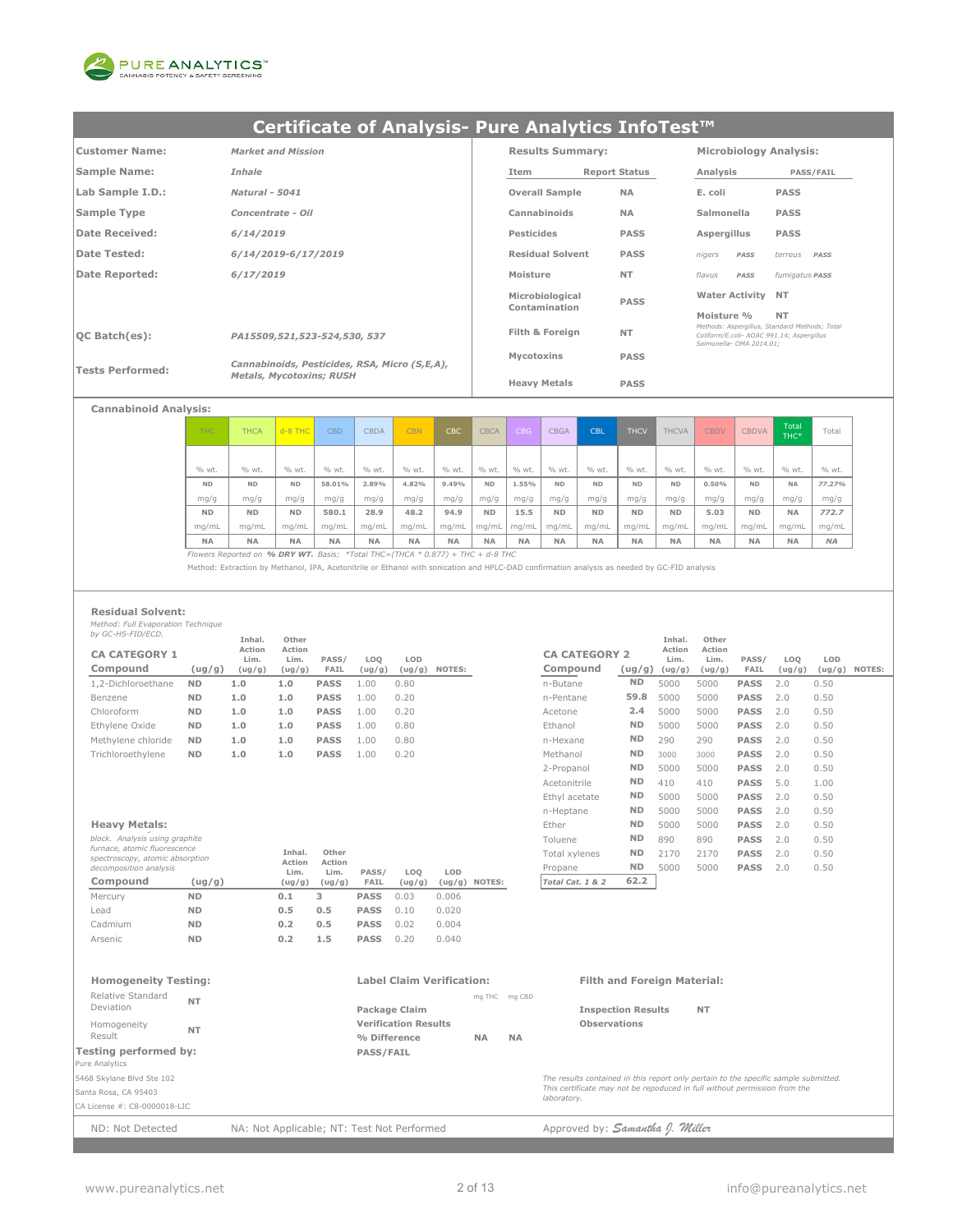

**Customer Name:**

*Market and Mission* **Sample Name:** *Inhale*

**Lab Sample I.D.:**

*Natural - 5041*

**Pesticides Analysis:** *Method: Acetone extraction with sonication, dSPE clean-up, LCMSMS and GC-ECD analysis*

| Compound             | Result<br>(ug/g) | <b>OREGON Action</b><br>Lim. $(ug/g)$ | PASS/<br><b>FAIL</b> | LOQ<br>(ug/g) | LOD<br>(ug/g) | <b>NOTES</b> | Compound              | Result<br>(ug/g) | <b>OREGON Action</b><br>Lim. $(ug/g)$ | PASS/<br>FAIL | LOQ<br>(ug/g) | LOD<br>(ug/ |
|----------------------|------------------|---------------------------------------|----------------------|---------------|---------------|--------------|-----------------------|------------------|---------------------------------------|---------------|---------------|-------------|
| <b>CA CATEGORY I</b> |                  |                                       |                      |               |               |              | <b>CA CATEGORY II</b> |                  |                                       |               |               |             |
| Aldicarb             | <b>ND</b>        | 0.40                                  | <b>PASS</b>          | 0.020         | 0.005         |              | Abamectin             | <b>ND</b>        | 0.4                                   | <b>PASS</b>   | 0.10          | 0.001       |
| Carbofuran           | <b>ND</b>        | 0.20                                  | <b>PASS</b>          | 0.010         | 0.001         |              | Acephate              | <b>ND</b>        | 0.4                                   | <b>PASS</b>   | 0.10          | 0.02        |
| Chlordane            | <b>ND</b>        | 0.10                                  | <b>PASS</b>          | 0.010         | 0.005         |              | Acequinocyl           | <b>ND</b>        | 2.0                                   | <b>PASS</b>   | 0.02          | 0.02        |
| Chlorfenapyr         | <b>ND</b>        | 1.00                                  | <b>PASS</b>          | 0.100         | 0.020         |              | Acetamiprid           | <b>ND</b>        | 0.2                                   | <b>PASS</b>   | 0.02          | 0.02        |
| Chlorpyrifos         | <b>ND</b>        | 0.20                                  | <b>PASS</b>          | 0.100         | 0.020         |              | Azoxystrobin          | <b>ND</b>        | 0.2                                   | <b>PASS</b>   | 0.02          | 0.01        |
| Coumaphos            | <b>ND</b>        | 0.10                                  | <b>PASS</b>          | 0.100         | 0.005         |              | Bifenazate            | <b>ND</b>        | 0.2                                   | <b>PASS</b>   | 0.02          | 0.001       |
| Daminozide           | <b>ND</b>        | 1.00                                  | <b>PASS</b>          | 0.100         | 0.010         |              | Bifenthrin            | <b>ND</b>        | 0.2                                   | <b>PASS</b>   | 0.10          | 0.005       |
| Dichlorvos           | <b>ND</b>        | 1.00                                  | <b>PASS</b>          | 0.010         | 0.001         |              | <b>Boscalid</b>       | <b>ND</b>        | 0.4                                   | <b>PASS</b>   | 0.02          | 0.01        |
| Dimethoate           | <b>ND</b>        | 0.20                                  | <b>PASS</b>          | 0.100         | 0.020         |              | Captan                | <b>ND</b>        | 0.7                                   | <b>PASS</b>   | 0.01          | 0.005       |
| Ethoprop             | 0.09             | 0.20                                  | <b>PASS</b>          | 0.100         | 0.020         | $<$ LOO      | Cyfluthrin            | <b>ND</b>        | 1.0                                   | <b>PASS</b>   | 0.10          | 0.001       |
| Etofenprox           | <b>ND</b>        | 0.40                                  | <b>PASS</b>          | 0.010         | 0.001         |              | Cypermethrin          | <b>ND</b>        | 1.0                                   | <b>PASS</b>   | 0.10          | 0.05        |
| Fenoxycarb           | <b>ND</b>        | 0.20                                  | <b>PASS</b>          | 0.020         | 0.005         |              | Carbaryl              | <b>ND</b>        | 0.2                                   | <b>PASS</b>   | 0.02          | 0.001       |
| Fipronil             | <b>ND</b>        | 0.40                                  | <b>PASS</b>          | 0.020         | 0.005         |              | Chlorantraniliprole   | <b>ND</b>        | 0.2                                   | <b>PASS</b>   | 0.02          | 0.01        |
| Imazilil             | <b>ND</b>        | 0.20                                  | <b>PASS</b>          | 0.100         | 0.005         |              | Clofentezine          | <b>ND</b>        | 0.2                                   | <b>PASS</b>   | 0.02          | 0.001       |
| Methiocarb           | <b>ND</b>        | 0.20                                  | <b>PASS</b>          | 0.100         | 0.005         |              | Diazinon              | <b>ND</b>        | 0.2                                   | <b>PASS</b>   | 0.02          | 0.001       |
| Parathion-methyl     | <b>ND</b>        | 0.20                                  | <b>PASS</b>          | 0.100         | 0.010         |              | Dimethomorph          | <b>ND</b>        | 2.0                                   | <b>PASS</b>   | 0.02          | 0.001       |
| Mevinphos            | <b>ND</b>        | 0.10                                  | <b>PASS</b>          | 0.100         | 0.050         |              | Etoxazole             | <b>ND</b>        | 0.2                                   | <b>PASS</b>   | 0.02          | 0.005       |
| Paclobutrazole       | <b>ND</b>        | 0.40                                  | <b>PASS</b>          | 0.100         | 0.005         |              | Fenhexamid            | <b>ND</b>        | 0.1                                   | <b>PASS</b>   | 0.01          | 0.001       |
| Propoxur             | <b>ND</b>        | 0.20                                  | <b>PASS</b>          | 0.010         | 0.001         |              | Fenpyroximate         | <b>ND</b>        | 0.4                                   | <b>PASS</b>   | 0.02          | 0.01        |
| Spiroxamine          | <b>ND</b>        | 0.40                                  | <b>PASS</b>          | 0.010         | 0.001         |              | Flonicamid            | <b>ND</b>        | 1.0                                   | <b>PASS</b>   | 0.02          | 0.001       |
| Thiacloprid          | <b>ND</b>        | 0.20                                  | <b>PASS</b>          | 0.020         | 0.005         |              | Fludoxonil            | <b>ND</b>        | 0.4                                   | <b>PASS</b>   | 0.10          | 0.02        |

|                 |           |                |           |     |                     |              | 11919 LH 11 VI 1      |           | $\sim$ . $\sim$ | ----        | . U . Z U | V.VVI |
|-----------------|-----------|----------------|-----------|-----|---------------------|--------------|-----------------------|-----------|-----------------|-------------|-----------|-------|
|                 | Result    | Action<br>lim. | PASS/     | LOO | LOD                 |              | Metalaxyl             | <b>ND</b> | 0.2             | <b>PASS</b> | 0.02      | 0.01  |
| Compound        | (ug/kg)   | (ug/kg)        | FAIL      |     | $(ug/kg)$ $(ug/kg)$ | <b>NOTES</b> | Methomyl              | <b>ND</b> | 0.4             | <b>PASS</b> | 0.02      | 0.001 |
|                 |           |                |           |     |                     |              | Myclobutanil          | <b>ND</b> | 0.2             | <b>PASS</b> | 0.005     | 0.001 |
| Aflatoxin B1    | <b>NA</b> | <b>NA</b>      | <b>NA</b> | 2.0 | 0.5                 |              | Naled                 | <b>ND</b> | 0.5             | <b>PASS</b> | 0.10      | 0.02  |
| Aflatoxin B2    | <b>NA</b> | <b>NA</b>      | <b>NA</b> | 2.0 | 0.5                 |              | Oxamyl                | <b>ND</b> | 1.0             | <b>PASS</b> | 0.05      | 0.01  |
| Aflatoxin G1    | <b>NA</b> | <b>NA</b>      | <b>NA</b> | 2.0 | 0.5                 |              | Pentachloronitrobenz. | <b>ND</b> | 0.1             | <b>PASS</b> | 0.10      | 0.02  |
| Aflatoxin G2    | <b>NA</b> | <b>NA</b>      | <b>NA</b> | 2.0 | 0.5                 |              | Permethrin            | <b>ND</b> | 0.2             | <b>PASS</b> | 0.025     | 0.005 |
|                 |           | $<$ 20         |           |     |                     |              | Phosmet               | <b>ND</b> | 0.2             | <b>PASS</b> | 0.02      | 0.02  |
| Total Aflatoxin | <b>ND</b> | ug/kg PASS     |           | 2.0 | 0.5                 |              | Piperonyl butoxide    | 0.03      | 2.0             | <b>PASS</b> | 0.005     | 0.001 |
|                 |           | $<$ 20         |           |     |                     |              | Prallethrin           | <b>ND</b> | 0.2             | <b>PASS</b> | 0.02      | 0.01  |
| Ochratoxin A    | <b>ND</b> | ug/kg          | PASS      | 2.0 | 0.5                 |              | Propiconazole         | <b>ND</b> | 0.4             | <b>PASS</b> | 0.02      | 0.01  |
|                 |           |                |           |     |                     |              |                       |           |                 |             |           |       |

| Compound                                                                   | Result<br>(ug/g)  | <b>OREGON Action</b><br>Lim. $(ug/g)$ | PASS/<br>FAIL | LOQ<br>(ug/g)  | LOD<br>(ug/g) | <b>NOTES</b> | Compound              | Result<br>(ug/g) | <b>OREGON Action</b><br>Lim. $(ug/g)$ | PASS/<br>FAIL | LOQ<br>(ug/g) | LOD<br>(ug/g) | <b>NOTES</b> |
|----------------------------------------------------------------------------|-------------------|---------------------------------------|---------------|----------------|---------------|--------------|-----------------------|------------------|---------------------------------------|---------------|---------------|---------------|--------------|
| <b>CA CATEGORY I</b>                                                       |                   |                                       |               |                |               |              | <b>CA CATEGORY II</b> |                  |                                       |               |               |               |              |
| Aldicarb                                                                   | <b>ND</b>         | 0.40                                  | <b>PASS</b>   | 0.020          | 0.005         |              | Abamectin             | ND               | 0.4                                   | <b>PASS</b>   | 0.10          | 0.001         |              |
| Carbofuran                                                                 | <b>ND</b>         | 0.20                                  | <b>PASS</b>   | 0.010          | 0.001         |              | Acephate              | <b>ND</b>        | 0.4                                   | <b>PASS</b>   | 0.10          | 0.02          |              |
| Chlordane                                                                  | <b>ND</b>         | 0.10                                  | <b>PASS</b>   | 0.010          | 0.005         |              | Acequinocyl           | <b>ND</b>        | 2.0                                   | <b>PASS</b>   | 0.02          | 0.02          |              |
| Chlorfenapyr                                                               | <b>ND</b>         | 1.00                                  | <b>PASS</b>   | 0.100          | 0.020         |              | Acetamiprid           | <b>ND</b>        | 0.2                                   | <b>PASS</b>   | 0.02          | 0.02          |              |
| Chlorpyrifos                                                               | <b>ND</b>         | 0.20                                  | <b>PASS</b>   | 0.100          | 0.020         |              | Azoxystrobin          | <b>ND</b>        | 0.2                                   | <b>PASS</b>   | 0.02          | 0.01          |              |
| Coumaphos                                                                  | <b>ND</b>         | 0.10                                  | <b>PASS</b>   | 0.100          | 0.005         |              | Bifenazate            | <b>ND</b>        | 0.2                                   | <b>PASS</b>   | 0.02          | 0.001         |              |
| Daminozide                                                                 | <b>ND</b>         | 1.00                                  | <b>PASS</b>   | 0.100          | 0.010         |              | Bifenthrin            | <b>ND</b>        | 0.2                                   | <b>PASS</b>   | 0.10          | 0.005         |              |
| Dichlorvos                                                                 | <b>ND</b>         | 1.00                                  | <b>PASS</b>   | 0.010          | 0.001         |              | Boscalid              | <b>ND</b>        | 0.4                                   | <b>PASS</b>   | 0.02          | 0.01          |              |
| Dimethoate                                                                 | <b>ND</b>         | 0.20                                  | <b>PASS</b>   | 0.100          | 0.020         |              | Captan                | <b>ND</b>        | 0.7                                   | <b>PASS</b>   | 0.01          | 0.005         |              |
| Ethoprop                                                                   | 0.09              | 0.20                                  | <b>PASS</b>   | 0.100          | 0.020         | $<$ LOQ      | Cyfluthrin            | <b>ND</b>        | 1.0                                   | <b>PASS</b>   | 0.10          | 0.001         |              |
| Etofenprox                                                                 | <b>ND</b>         | 0.40                                  | <b>PASS</b>   | 0.010          | 0.001         |              | Cypermethrin          | <b>ND</b>        | 1.0                                   | <b>PASS</b>   | 0.10          | 0.05          |              |
| Fenoxycarb                                                                 | <b>ND</b>         | 0.20                                  | <b>PASS</b>   | 0.020          | 0.005         |              | Carbaryl              | <b>ND</b>        | 0.2                                   | <b>PASS</b>   | 0.02          | 0.001         |              |
| Fipronil                                                                   | <b>ND</b>         | 0.40                                  | <b>PASS</b>   | 0.020          | 0.005         |              | Chlorantraniliprole   | <b>ND</b>        | 0.2                                   | <b>PASS</b>   | 0.02          | 0.01          |              |
| Imazilil                                                                   | <b>ND</b>         | 0.20                                  | <b>PASS</b>   | 0.100          | 0.005         |              | Clofentezine          | <b>ND</b>        | 0.2                                   | <b>PASS</b>   | 0.02          | 0.001         |              |
| Methiocarb                                                                 | <b>ND</b>         | 0.20                                  | <b>PASS</b>   | 0.100          | 0.005         |              | Diazinon              | <b>ND</b>        | 0.2                                   | <b>PASS</b>   | 0.02          | 0.001         |              |
| Parathion-methyl                                                           | <b>ND</b>         | 0.20                                  | <b>PASS</b>   | 0.100          | 0.010         |              | Dimethomorph          | <b>ND</b>        | 2.0                                   | <b>PASS</b>   | 0.02          | 0.001         |              |
| Mevinphos                                                                  | <b>ND</b>         | 0.10                                  | <b>PASS</b>   | 0.100          | 0.050         |              | Etoxazole             | <b>ND</b>        | 0.2                                   | <b>PASS</b>   | 0.02          | 0.005         |              |
| Paclobutrazole                                                             | <b>ND</b>         | 0.40                                  | <b>PASS</b>   | 0.100          | 0.005         |              | Fenhexamid            | ND               | 0.1                                   | <b>PASS</b>   | 0.01          | 0.001         |              |
| Propoxur                                                                   | <b>ND</b>         | 0.20                                  | <b>PASS</b>   | 0.010          | 0.001         |              | Fenpyroximate         | <b>ND</b>        | 0.4                                   | <b>PASS</b>   | 0.02          | 0.01          |              |
| Spiroxamine                                                                | <b>ND</b>         | 0.40                                  | <b>PASS</b>   | 0.010          | 0.001         |              | Flonicamid            | <b>ND</b>        | 1.0                                   | <b>PASS</b>   | 0.02          | 0.001         |              |
| Thiacloprid                                                                | <b>ND</b>         | 0.20                                  | <b>PASS</b>   | 0.020          | 0.005         |              | Fludoxonil            | ND               | 0.4                                   | <b>PASS</b>   | 0.10          | 0.02          |              |
|                                                                            |                   |                                       |               |                |               |              | Hexythiazox           | <b>ND</b>        | 1.0                                   | <b>PASS</b>   | 0.02          | 0.01          |              |
| <b>Mycotoxin Analysis:</b>                                                 |                   |                                       |               |                |               |              | Imidacloprid          | <b>ND</b>        | 0.4                                   | <b>PASS</b>   | 0.10          | 0.02          |              |
| Method: Acetone extraction with sonication, dSPE clean-up, LCMSMS analysis |                   |                                       |               |                |               |              | Kresoxim-methyl       | ND               | 0.4                                   | <b>PASS</b>   | 0.02          | 0.02          |              |
|                                                                            |                   |                                       |               |                |               |              | Malathion             | <b>ND</b>        | 0.2                                   | <b>PASS</b>   | 0.20          | 0.001         |              |
|                                                                            |                   | Action                                |               |                | LOD           |              | Metalaxyl             | <b>ND</b>        | 0.2                                   | <b>PASS</b>   | 0.02          | 0.01          |              |
| Compound                                                                   | Result<br>(ug/kg) | lim.<br>(ug/kg)                       | PASS/<br>FAIL | LOQ<br>(ug/kg) | (ug/kg)       | <b>NOTES</b> | Methomyl              | <b>ND</b>        | 0.4                                   | <b>PASS</b>   | 0.02          | 0.001         |              |
|                                                                            |                   |                                       |               |                |               |              | Myclobutanil          | <b>ND</b>        | 0.2                                   | <b>PASS</b>   | 0.005         | 0.001         |              |
| Aflatoxin B1                                                               | ΝA                | <b>NA</b>                             | <b>NA</b>     | 2.0            | 0.5           |              | Naled                 | <b>ND</b>        | 0.5                                   | <b>PASS</b>   | 0.10          | 0.02          |              |
| Aflatoxin B2                                                               | <b>NA</b>         | <b>NA</b>                             | <b>NA</b>     | 2.0            | 0.5           |              | Oxamyl                | <b>ND</b>        | 1.0                                   | <b>PASS</b>   | 0.05          | 0.01          |              |
| Aflatoxin G1                                                               | <b>NA</b>         | <b>NA</b>                             | <b>NA</b>     | 2.0            | 0.5           |              | Pentachloronitrobenz. | <b>ND</b>        | 0.1                                   | <b>PASS</b>   | 0.10          | 0.02          |              |
| Aflatoxin G2                                                               | ΝA                | <b>NA</b>                             | <b>NA</b>     | 2.0            | 0.5           |              | Permethrin            | <b>ND</b>        | 0.2                                   | <b>PASS</b>   | 0.025         | 0.005         |              |
|                                                                            |                   | $20$                                  |               |                |               |              | Phosmet               | ND               | 0.2                                   | <b>PASS</b>   | 0.02          | 0.02          |              |
| Total Aflatoxin                                                            | <b>ND</b>         | ug/kg                                 | <b>PASS</b>   | 2.0            | 0.5           |              | Piperonyl butoxide    | 0.03             | 2.0                                   | <b>PASS</b>   | 0.005         | 0.001         |              |
|                                                                            |                   | 20                                    |               |                |               |              | Prallethrin           | <b>ND</b>        | 0.2                                   | <b>PASS</b>   | 0.02          | 0.01          |              |
| Ochratoxin A                                                               | <b>ND</b>         | ug/kg                                 | <b>PASS</b>   | 2.0            | 0.5           |              | Propiconazole         | <b>ND</b>        | 0.4                                   | <b>PASS</b>   | 0.02          | 0.01          |              |
|                                                                            |                   |                                       |               |                |               |              | Pyrethrins            | <b>ND</b>        | 1.0                                   | <b>PASS</b>   | 0.07          | 0.01          |              |
|                                                                            |                   |                                       |               |                |               |              | Pyridaben             | <b>ND</b>        | 0.2                                   | <b>PASS</b>   | 0.02          | 0.001         |              |
|                                                                            |                   |                                       |               |                |               |              | Spinetoram            | <b>ND</b>        | 0.1                                   | <b>PASS</b>   | 0.07          | 0.005         |              |
|                                                                            |                   |                                       |               |                |               |              | Spinosad              | <b>ND</b>        | 0.2                                   | <b>PASS</b>   | 0.10          | 0.02          |              |
|                                                                            |                   |                                       |               |                |               |              | Spiromesifen          | <b>ND</b>        | 0.2                                   | <b>PASS</b>   | 0.10          | 0.02          |              |
|                                                                            |                   |                                       |               |                |               |              | Spirotetramat         | <b>ND</b>        | 0.2                                   | <b>PASS</b>   | 0.10          | 0.02          |              |
|                                                                            |                   |                                       |               |                |               |              | Tebuconazole          | <b>ND</b>        | 0.4                                   | <b>PASS</b>   | 0.10          | 0.02          |              |
|                                                                            |                   |                                       |               |                |               |              | Trifloxystrobin       | <b>ND</b>        | 0.2                                   | <b>PASS</b>   | 0.01          | 0.005         |              |
|                                                                            |                   |                                       |               |                |               |              | Thiamethoxam          | <b>ND</b>        | 0.2                                   | <b>PASS</b>   | 0.10          | 0.01          |              |

| Testing performed by:        |                                            |                                                                                          |
|------------------------------|--------------------------------------------|------------------------------------------------------------------------------------------|
| Pure Analytics               |                                            |                                                                                          |
| 5468 Skylane Blvd Ste 102    |                                            | The results contained in this report only pertain to the specific sample submitted.      |
| Santa Rosa, CA 95403         |                                            | This certificate may not be repoduced in full without permission from the<br>laboratory. |
| CA License #: C8-0000018-LIC |                                            |                                                                                          |
| ND: Not Detected             | NA: Not Applicable; NT: Test Not Performed | Approved by: Samantha J. Miller                                                          |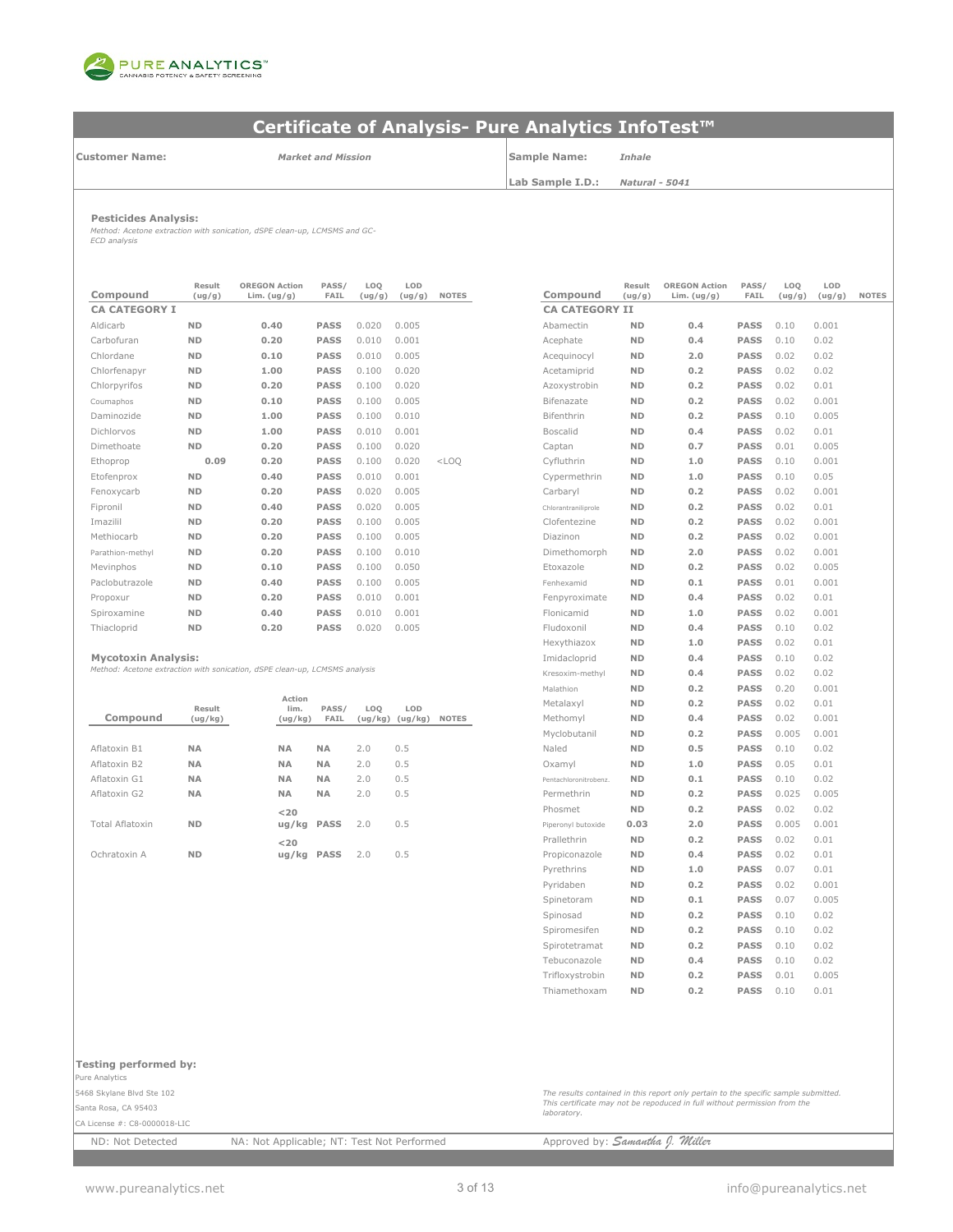

**Customer Name:**

*Market and Mission* **Sample Name:** *Inhale*

**Lab Sample I.D.:** *Natural - 5041*

| Ternene Analysis: |
|-------------------|

**Terpene Analysis:** *Method: Methanol Extraction with Sonication and GC-FID Analysis*

| GC-FID Analysis  |           | Action          |               |                |                |              |                |           |
|------------------|-----------|-----------------|---------------|----------------|----------------|--------------|----------------|-----------|
| Compound         | % wt.     | lim.<br>(ug/kg) | PASS/<br>FAIL | LOQ<br>(ug/kg) | LOD<br>(ug/kg) | <b>NOTES</b> | Compound       | % wt.     |
| $\alpha$ -Pinene | <b>NA</b> | <b>NA</b>       |               | 0.01           | 0.005          |              | Eicosane       | <b>NA</b> |
| Camphene         | <b>NA</b> | <b>NA</b>       |               | 0.01           | 0.005          |              | Camphor        | <b>NA</b> |
| <b>B-Pinene</b>  | <b>NA</b> | <b>NA</b>       |               | 0.01           | 0.005          |              | L-Fenchone     | <b>NA</b> |
| <b>B-Myrcene</b> | <b>NA</b> | <b>NA</b>       |               | 0.01           | 0.005          |              | Sabinene       | <b>NA</b> |
| 3-Carene         | <b>NA</b> | <b>NA</b>       |               | 0.01           | 0.005          |              | β-Caryoph. Ox. | <b>NA</b> |
| R-Limonene       | <b>NA</b> | <b>NA</b>       |               | 0.01           | 0.005          |              | Phytol         | <b>NA</b> |
| Eucalyptol       | <b>NA</b> | <b>NA</b>       |               | 0.01           | 0.005          |              | a-Phellandrene | <b>NA</b> |
| Ocimene          | <b>NA</b> | <b>NA</b>       |               | 0.01           | 0.005          |              | Total %        | <b>NA</b> |
| y-Terpinene      | <b>NA</b> | <b>NA</b>       |               | 0.01           | 0.005          |              |                |           |
| Terpinolene      | <b>NA</b> | <b>NA</b>       |               | 0.01           | 0.005          |              |                |           |
| Linalool         | <b>NA</b> | <b>NA</b>       |               | 0.01           | 0.005          |              |                |           |
| Fenchol          | <b>NA</b> | <b>NA</b>       |               | 0.01           | 0.005          |              |                |           |
| $(+)$ -Pulegone  | <b>NA</b> | <b>NA</b>       |               | 0.01           | 0.005          |              |                |           |
| Menthol          | <b>NA</b> | <b>NA</b>       |               | 0.01           | 0.005          |              |                |           |
| Borneol          | <b>NA</b> | <b>NA</b>       |               | 0.01           | 0.005          |              |                |           |
| α-Terpineol      | <b>NA</b> | <b>NA</b>       |               | 0.01           | 0.005          |              |                |           |
| Geraniol         | <b>NA</b> | <b>NA</b>       |               | 0.01           | 0.005          |              |                |           |
| β-Caryophyllene  | <b>NA</b> | <b>NA</b>       |               | 0.01           | 0.005          |              |                |           |
| α-Humulene       | <b>NA</b> | NA              |               | 0.01           | 0.005          |              |                |           |
| Valencene        | <b>NA</b> | <b>NA</b>       |               | 0.01           | 0.005          |              |                |           |
| Farnesene        | <b>NA</b> | NA              |               | 0.01           | 0.005          |              |                |           |
| trans-Nerolidol  | <b>NA</b> | <b>NA</b>       |               | 0.01           | 0.005          |              |                |           |
| cis-Nerolidol    | <b>NA</b> | <b>NA</b>       |               | 0.01           | 0.005          |              |                |           |
| Guaiol           | NA        | <b>NA</b>       |               | 0.01           | 0.005          |              |                |           |
| α-Bisabolol      | <b>NA</b> | <b>NA</b>       |               | 0.01           | 0.005          |              |                |           |

| Action          |               |                |                |              |                |           | Action          |               |                            |                |       |
|-----------------|---------------|----------------|----------------|--------------|----------------|-----------|-----------------|---------------|----------------------------|----------------|-------|
| lim.<br>(ug/kg) | PASS/<br>FAIL | LOQ<br>(ug/kg) | LOD<br>(ug/kg) | <b>NOTES</b> | Compound       | % wt.     | lim.<br>(ug/kg) | PASS/<br>FAIL | LO <sub>0</sub><br>(ug/kg) | LOD<br>(ug/kg) | NOTES |
| <b>NA</b>       |               | 0.01           | 0.005          |              | Eicosane       | <b>NA</b> | <b>NA</b>       |               | 0.01                       | 0.005          |       |
| <b>NA</b>       |               | 0.01           | 0.005          |              | Camphor        | <b>NA</b> | <b>NA</b>       |               | 0.01                       | 0.005          |       |
| <b>NA</b>       |               | 0.01           | 0.005          |              | L-Fenchone     | <b>NA</b> | <b>NA</b>       |               | 0.01                       | 0.005          |       |
| <b>NA</b>       |               | 0.01           | 0.005          |              | Sabinene       | <b>NA</b> | <b>NA</b>       |               | 0.01                       | 0.005          |       |
| <b>NA</b>       |               | 0.01           | 0.005          |              | β-Caryoph. Ox. | <b>NA</b> | <b>NA</b>       |               | 0.01                       | 0.005          |       |
| <b>NA</b>       |               | 0.01           | 0.005          |              | Phytol         | <b>NA</b> | <b>NA</b>       |               | 0.01                       | 0.005          |       |
| <b>NA</b>       |               | 0.01           | 0.005          |              | a-Phellandrene | <b>NA</b> | <b>NA</b>       |               | 0.01                       | 0.005          |       |
| <b>NA</b>       |               | 0.01           | 0.005          |              | Total %        | <b>NA</b> |                 |               |                            |                |       |

**Testing performed by:** 

Pure Analytics

5468 Skylane Blvd Ste 102 Santa Rosa, CA 95403

CA License #: C8-0000018-LIC

ND: Not Detected NA: Not Applicable; NT: Test Not Performed Approved by: **Samantha J. Willer** 

*laboratory.*

*The results contained in this report only pertain to the specific sample submitted. This certificate may not be repoduced in full without permission from the*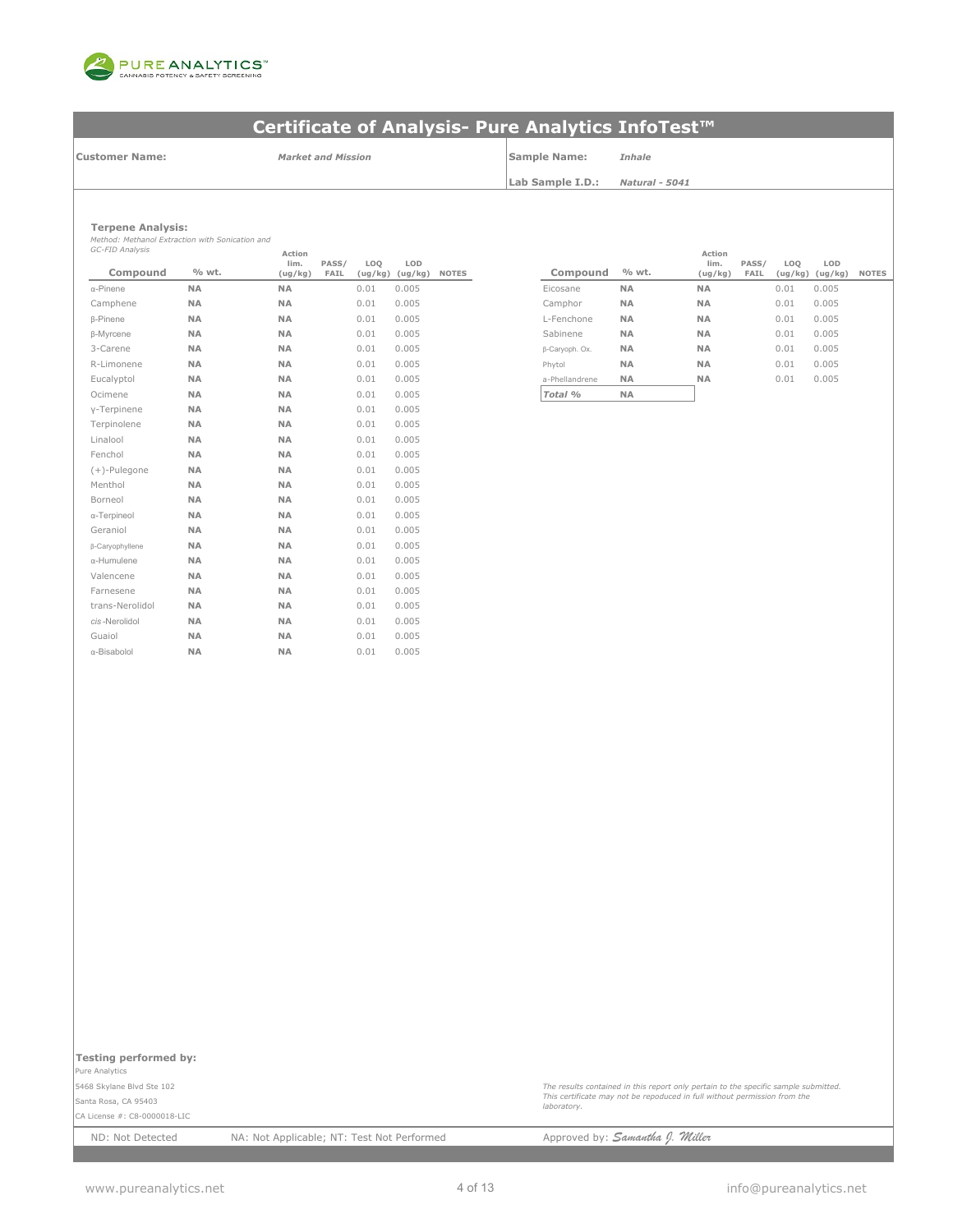

| Customer Name:          | <b>Market and Mission</b>                     |            | <b>Results Summary:</b> |                      |                          |      | <b>Microbiology Analysis:</b>                                                              |
|-------------------------|-----------------------------------------------|------------|-------------------------|----------------------|--------------------------|------|--------------------------------------------------------------------------------------------|
| Sample Name:            | Inhale                                        | Item       |                         | <b>Report Status</b> | Analysis                 |      | <b>PASS/FAIL</b>                                                                           |
| Lab Sample I.D.:        | Blackberry - 5041                             |            | <b>Overall Sample</b>   | <b>NA</b>            | E. coli                  |      | <b>PASS</b>                                                                                |
| Sample Type             | Concentrate - Oil                             |            | Cannabinoids            | <b>NA</b>            | Salmonella               |      | <b>PASS</b>                                                                                |
| Date Received:          | 6/14/2019                                     | Pesticides |                         | <b>PASS</b>          | Aspergillus              |      | <b>PASS</b>                                                                                |
| Date Tested:            | 6/14/2019-6/17/2019                           |            | <b>Residual Solvent</b> | <b>PASS</b>          | nigers                   | PASS | terreus<br>PASS                                                                            |
| Date Reported:          | 6/17/2019                                     | Moisture   |                         | <b>NT</b>            | flavus                   | PASS | fumigatus <b>PASS</b>                                                                      |
|                         |                                               |            | Microbiological         | <b>PASS</b>          | <b>Water Activity</b>    |      | <b>NT</b>                                                                                  |
|                         |                                               |            | Contamination           |                      | Moisture %               |      | <b>NT</b>                                                                                  |
| $ OC$ Batch $(es)$ :    | PA15509,521,523-524,530, 537                  |            | Filth & Foreign         | <b>NT</b>            | Salmonella- OMA 2014.01: |      | Methods: Asperaillus, Standard Methods: Total<br>Coliform/E.coli- AOAC 991.14; Aspergillus |
| <b>Tests Performed:</b> | Cannabinoids, Pesticides, RSA, Micro (S,E,A), |            | Mycotoxins              | <b>PASS</b>          |                          |      |                                                                                            |
|                         | <b>Metals, Mycotoxins; RUSH</b>               |            | <b>Heavy Metals</b>     | <b>PASS</b>          |                          |      |                                                                                            |

| <b>Cannabinoid Analysis:</b> |  |  |
|------------------------------|--|--|
|                              |  |  |

| <b>THC</b> | THCA      | $d - 8$ THC | <b>CBD</b> | CBDA      | <b>CBN</b> | CBC       | <b>CBCA</b> | CBG       | <b>CBGA</b> | CBL       | <b>THCV</b> | <b>THCVA</b> | <b>CBDV</b> | <b>CBDVA</b> | Total<br>THC* | Total     |
|------------|-----------|-------------|------------|-----------|------------|-----------|-------------|-----------|-------------|-----------|-------------|--------------|-------------|--------------|---------------|-----------|
|            |           |             |            |           |            |           |             |           |             |           |             |              |             |              |               |           |
| % wt.      | % wt.     | % wt.       | % wt.      | % wt.     | % wt.      | % wt.     | % wt.       | % wt.     | % wt.       | % wt.     | % wt.       | % wt.        | % wt.       | % wt.        | % wt.         | % wt.     |
| <b>ND</b>  | <b>ND</b> | <b>ND</b>   | 57.06%     | 2.78%     | 4.59%      | 8.98%     | <b>ND</b>   | 1.60%     | <b>ND</b>   | <b>ND</b> | <b>ND</b>   | <b>ND</b>    | 0.41%       | <b>ND</b>    | <b>NA</b>     | 75.43%    |
| mg/g       | mg/g      | mg/g        | mg/g       | mg/g      | mg/g       | mg/g      | mg/g        | mg/g      | mg/g        | mg/g      | mg/g        | mq/q         | mq/q        | mq/q         | mg/g          | mg/g      |
| <b>ND</b>  | <b>ND</b> | <b>ND</b>   | 570.6      | 27.8      | 45.9       | 89.8      | <b>ND</b>   | 16.0      | <b>ND</b>   | <b>ND</b> | <b>ND</b>   | <b>ND</b>    | 4.09        | <b>ND</b>    | <b>NA</b>     | 754.3     |
| mg/mL      | ma/mL     | mg/mL       | mg/mL      | mq/ml     | mg/mL      | mg/mL     | mg/mL       | mq/mL     | mg/mL       | ma/mL     | mg/mL       | mg/mL        | mg/mL       | mg/mL        | ma/mL         | mg/mL     |
| <b>NA</b>  | <b>NA</b> | <b>NA</b>   | <b>NA</b>  | <b>NA</b> | <b>NA</b>  | <b>NA</b> | <b>NA</b>   | <b>NA</b> | <b>NA</b>   | <b>NA</b> | <b>NA</b>   | <b>NA</b>    | <b>NA</b>   | <b>NA</b>    | <b>NA</b>     | <b>NA</b> |

*Flowers Reported on % DRY WT. Basis; \*Total THC=(THCA \* 0.877) + THC + d-8 THC*

Method: Extraction by Methanol, IPA, Acetonitrile or Ethanol with sonication and HPLC-DAD confirmation analysis as needed by GC-FID analysis

### **Residual Solvent:**

*Method: Full Evaporation Technique by GC-HS-FID/ECD.*

| <i>Dy GC-HS-FID/ECD.</i>         |           | Inhal.                   | Other                    |               |               |               |        |                                  |                | Inhal.                              | Other                    |               |               |      |                 |
|----------------------------------|-----------|--------------------------|--------------------------|---------------|---------------|---------------|--------|----------------------------------|----------------|-------------------------------------|--------------------------|---------------|---------------|------|-----------------|
| <b>CA CATEGORY 1</b><br>Compound | (ug/g)    | Action<br>Lim.<br>(ug/g) | Action<br>Lim.<br>(ug/g) | PASS/<br>FAIL | LOO<br>(ug/g) | LOD<br>(ug/g) | NOTES: | <b>CA CATEGORY 2</b><br>Compound |                | Action<br>Lim.<br>$(ug/g)$ $(ug/g)$ | Action<br>Lim.<br>(ug/g) | PASS/<br>FAIL | LOO<br>(ug/g) | LOD  | $(ug/g)$ NOTES: |
| 1,2-Dichloroethane               | <b>ND</b> | 1.0                      | 1.0                      | <b>PASS</b>   | 1.00          | 0.80          |        | n-Butane                         | <b>ND</b>      | 5000                                | 5000                     | <b>PASS</b>   | 2.0           | 0.50 |                 |
| Benzene                          | <b>ND</b> | 1.0                      | 1.0                      | <b>PASS</b>   | 00.ء          | 0.20          |        | n-Pentane                        | 53.2           | 5000                                | 5000                     | <b>PASS</b>   | 2.0           | 0.50 |                 |
| Chloroform                       | <b>ND</b> | 1.0                      | 1.0                      | <b>PASS</b>   | L.OO          | 0.20          |        | Acetone                          | 1.7            | 5000                                | 5000                     | <b>PASS</b>   | 2.0           | 0.50 | $<$ LOO         |
| Ethylene Oxide                   | <b>ND</b> | 1.0                      | 1.0                      | <b>PASS</b>   | 1.00          | 0.80          |        | Ethanol                          | <b>ND</b>      | 5000                                | 5000                     | <b>PASS</b>   | 2.0           | 0.50 |                 |
| Methylene chloride               | <b>ND</b> | 1.0                      | 1.0                      | <b>PASS</b>   | 1.00          | 0.80          |        | n-Hexane                         | ND.            | 290                                 | 290                      | <b>PASS</b>   | 2.0           | 0.50 |                 |
| Trichloroethylene                | <b>ND</b> | 1.0                      | 1.0                      | <b>PASS</b>   | 1.00          | 0.20          |        | Methanol                         | N <sub>D</sub> | 3000                                | 3000                     | <b>PASS</b>   | 2.0           | 0.50 |                 |
|                                  |           |                          |                          |               |               |               |        |                                  |                |                                     |                          |               |               |      |                 |

| block. Analysis using graphite<br>furnace, atomic fluorescence<br>spectroscopy, atomic absorption<br>decomposition analysis |           | Inhal.<br>Action<br>Lim. | Other<br>Action<br>Lim. | PASS/       | LOO    | LOD    |               |
|-----------------------------------------------------------------------------------------------------------------------------|-----------|--------------------------|-------------------------|-------------|--------|--------|---------------|
| Compound                                                                                                                    | (ug/g)    | (ug/g)                   | (ug/g)                  | FAIL        | (ug/g) | (ug/g) | <b>NOTES:</b> |
| Mercury                                                                                                                     | <b>ND</b> | 0.1                      | з                       | <b>PASS</b> | 0.03   | 0.006  |               |
| Lead                                                                                                                        | <b>ND</b> | 0.5                      | 0.5                     | <b>PASS</b> | 0.10   | 0.020  |               |
| Cadmium                                                                                                                     | <b>ND</b> | 0.2                      | 0.5                     | <b>PASS</b> | 0.02   | 0.004  |               |
| Arsenic                                                                                                                     | <b>ND</b> | 0.2                      | 1.5                     | <b>PASS</b> | 0.20   | 0.040  |               |

| by GC-HS-FID/ECD.                                               |           | Inhal.         | Other          |                |        |        |                  |                      |           | Inhal.         | Other          |             |        |        |         |
|-----------------------------------------------------------------|-----------|----------------|----------------|----------------|--------|--------|------------------|----------------------|-----------|----------------|----------------|-------------|--------|--------|---------|
| <b>CA CATEGORY 1</b>                                            |           | Action<br>Lim. | Action<br>Lim. | PASS/          | LOQ    | LOD    |                  | <b>CA CATEGORY 2</b> |           | Action<br>Lim. | Action<br>Lim. | PASS/       | LOQ    | LOD    |         |
| Compound                                                        | (ug/g)    | (ug/g)         | (ug/g)         | FAIL           | (ug/g) | (ug/g) | NOTES:           | Compound             | (ug/g)    | (ug/g)         | (ug/g)         | FAIL        | (ug/g) | (ug/g) | NOTES:  |
| 1.2-Dichloroethane                                              | <b>ND</b> | 1.0            | 1.0            | <b>PASS</b>    | 1.00   | 0.80   |                  | n-Butane             | <b>ND</b> | 5000           | 5000           | <b>PASS</b> | 2.0    | 0.50   |         |
| Benzene                                                         | <b>ND</b> | 1.0            | 1.0            | <b>PASS</b>    | 1.00   | 0.20   |                  | n-Pentane            | 53.2      | 5000           | 5000           | <b>PASS</b> | 2.0    | 0.50   |         |
| Chloroform                                                      | <b>ND</b> | 1.0            | 1.0            | <b>PASS</b>    | 1.00   | 0.20   |                  | Acetone              | 1.7       | 5000           | 5000           | <b>PASS</b> | 2.0    | 0.50   | $<$ LOQ |
| Ethylene Oxide                                                  | <b>ND</b> | 1.0            | 1.0            | PASS           | 1.00   | 0.80   |                  | Ethanol              | <b>ND</b> | 5000           | 5000           | <b>PASS</b> | 2.0    | 0.50   |         |
| Methylene chloride                                              | <b>ND</b> | 1.0            | 1.0            | <b>PASS</b>    | 1.00   | 0.80   |                  | n-Hexane             | <b>ND</b> | 290            | 290            | <b>PASS</b> | 2.0    | 0.50   |         |
| Trichloroethylene                                               | <b>ND</b> | 1.0            | 1.0            | <b>PASS</b>    | 1.00   | 0.20   |                  | Methanol             | <b>ND</b> | 3000           | 3000           | <b>PASS</b> | 2.0    | 0.50   |         |
|                                                                 |           |                |                |                |        |        |                  | 2-Propanol           | 0.6       | 5000           | 5000           | <b>PASS</b> | 2.0    | 0.50   | $<$ LOQ |
|                                                                 |           |                |                |                |        |        |                  | Acetonitrile         | <b>ND</b> | 410            | 410            | <b>PASS</b> | 5.0    | 1.00   |         |
|                                                                 |           |                |                |                |        |        |                  | Ethyl acetate        | <b>ND</b> | 5000           | 5000           | <b>PASS</b> | 2.0    | 0.50   |         |
|                                                                 |           |                |                |                |        |        |                  | n-Heptane            | <b>ND</b> | 5000           | 5000           | <b>PASS</b> | 2.0    | 0.50   |         |
| <b>Heavy Metals:</b>                                            |           |                |                |                |        |        |                  | Ether                | <b>ND</b> | 5000           | 5000           | <b>PASS</b> | 2.0    | 0.50   |         |
| block. Analysis using graphite                                  |           |                |                |                |        |        |                  | Toluene              | <b>ND</b> | 890            | 890            | <b>PASS</b> | 2.0    | 0.50   |         |
| furnace, atomic fluorescence<br>spectroscopy, atomic absorption |           |                | Inhal.         | Other          |        |        |                  | Total xylenes        | <b>ND</b> | 2170           | 2170           | <b>PASS</b> | 2.0    | 0.50   |         |
| decomposition analysis                                          |           |                | Action<br>Lim. | Action<br>Lim. | PASS/  | LOQ    | LOD              | Propane              | <b>ND</b> | 5000           | 5000           | <b>PASS</b> | 2.0    | 0.50   |         |
| Compound                                                        | (ug/g)    |                | (ug/g)         | (ug/g)         | FAIL   | (ug/g) | NOTES:<br>(ug/g) | Total Cat. 1 & 2     | 55.4      |                |                |             |        |        |         |
|                                                                 |           |                |                |                |        |        |                  |                      |           |                |                |             |        |        |         |

| <b>Homogeneity Testing:</b>             |                                            | <b>Label Claim Verification:</b>            |               |           | <b>Filth and Foreign Material:</b>                                                       |  |
|-----------------------------------------|--------------------------------------------|---------------------------------------------|---------------|-----------|------------------------------------------------------------------------------------------|--|
| Relative Standard<br>Deviation          | <b>NT</b>                                  | Package Claim                               | mg THC mg CBD |           | <b>Inspection Results</b><br><b>NT</b>                                                   |  |
| Homogeneity Result NT                   |                                            | <b>Verification Results</b><br>% Difference | <b>NA</b>     | <b>NA</b> | <b>Observations</b>                                                                      |  |
| Testing performed by:<br>Pure Analytics |                                            | <b>PASS/FAIL</b>                            |               |           |                                                                                          |  |
| 5468 Skylane Blvd Ste 102               |                                            |                                             |               |           | The results contained in this report only pertain to the specific sample submitted.      |  |
| Santa Rosa, CA 95403                    |                                            |                                             |               |           | This certificate may not be repoduced in full without permission from the<br>laboratory. |  |
| CA License #: C8-0000018-LIC            |                                            |                                             |               |           |                                                                                          |  |
| ND: Not Detected                        | NA: Not Applicable; NT: Test Not Performed |                                             |               |           | Approved by: Samantha J. Miller                                                          |  |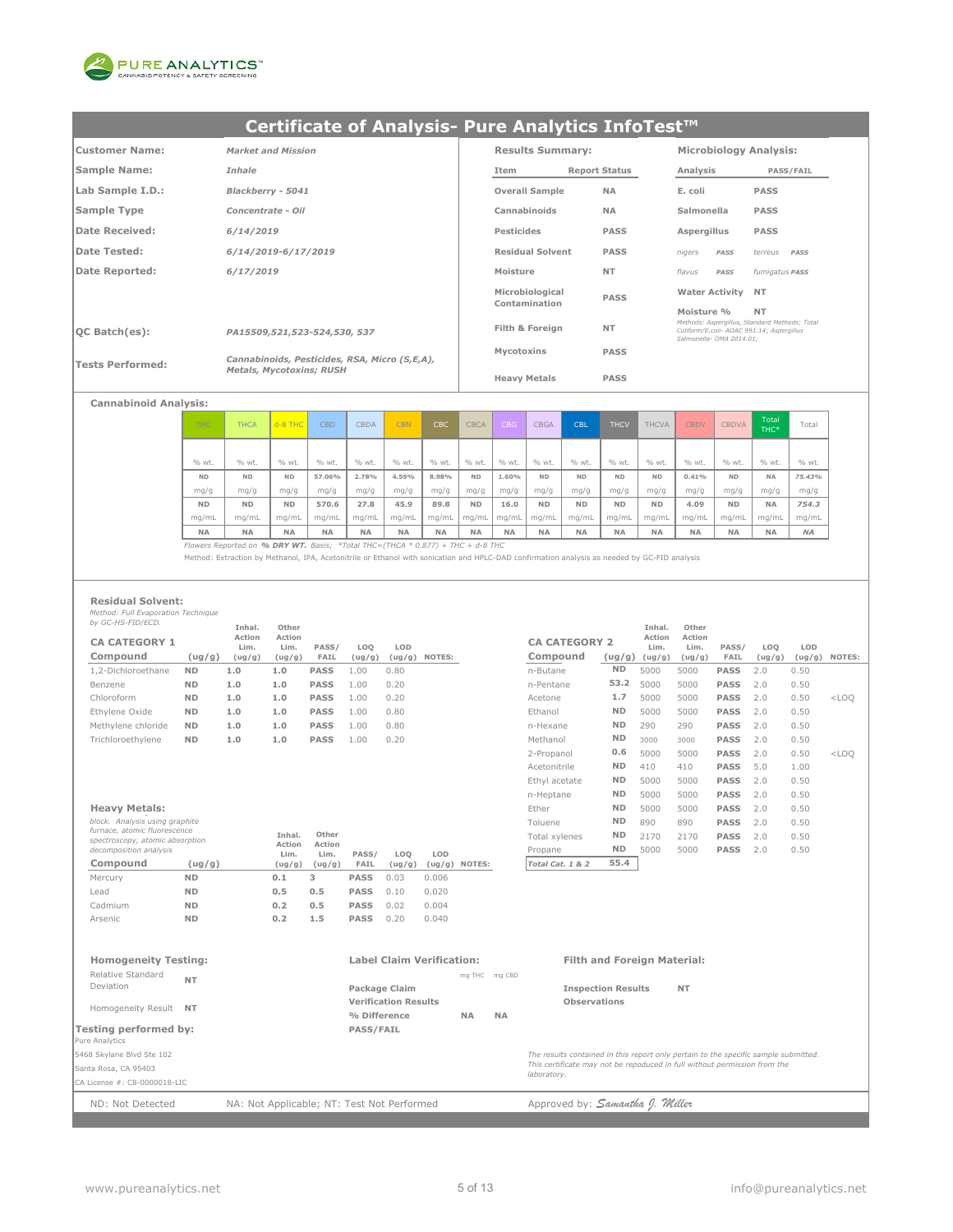

**Customer Name:**

*Market and Mission*

**Sample Name:** *Inhale*

**Lab Sample I.D.:** *Blackberry - 5041*

#### **Pesticides Analysis:**

*Method: Acetone extraction with sonication, dSPE clean-up, LCMSMS and GC-ECD analysis*

| Compound             | Result<br>(ug/g) | <b>OREGON Action</b><br>Lim. $(ug/g)$ | PASS/<br>FAIL | LOQ<br>(ug/g) | LOD<br>(ug/g) | <b>NOTES</b> | Compound              | Result<br>(ug/g) | <b>OREGON Action</b><br>Lim. $(ug/g)$ | PASS/<br>FAIL | LOO<br>(ug/g) | LOD<br>(ug/ |
|----------------------|------------------|---------------------------------------|---------------|---------------|---------------|--------------|-----------------------|------------------|---------------------------------------|---------------|---------------|-------------|
| <b>CA CATEGORY I</b> |                  |                                       |               |               |               |              | <b>CA CATEGORY II</b> |                  |                                       |               |               |             |
| Aldicarb             | <b>ND</b>        | 0.40                                  | <b>PASS</b>   | 0.020         | 0.005         |              | Abamectin             | <b>ND</b>        | 0.4                                   | <b>PASS</b>   | 0.10          | 0.001       |
| Carbofuran           | <b>ND</b>        | 0.20                                  | <b>PASS</b>   | 0.010         | 0.001         |              | Acephate              | <b>ND</b>        | 0.4                                   | <b>PASS</b>   | 0.10          | 0.02        |
| Chlordane            | <b>ND</b>        | 0.10                                  | <b>PASS</b>   | 0.010         | 0.005         |              | Acequinocyl           | <b>ND</b>        | 2.0                                   | <b>PASS</b>   | 0.02          | 0.02        |
| Chlorfenapyr         | <b>ND</b>        | 1.00                                  | <b>PASS</b>   | 0.100         | 0.020         |              | Acetamiprid           | <b>ND</b>        | 0.2                                   | <b>PASS</b>   | 0.02          | 0.02        |
| Chlorpyrifos         | <b>ND</b>        | 0.20                                  | <b>PASS</b>   | 0.100         | 0.020         |              | Azoxystrobin          | <b>ND</b>        | 0.2                                   | <b>PASS</b>   | 0.02          | 0.01        |
| Coumaphos            | <b>ND</b>        | 0.10                                  | <b>PASS</b>   | 0.100         | 0.005         |              | Bifenazate            | <b>ND</b>        | 0.2                                   | <b>PASS</b>   | 0.02          | 0.001       |
| Daminozide           | <b>ND</b>        | 1.00                                  | <b>PASS</b>   | 0.100         | 0.010         |              | Bifenthrin            | <b>ND</b>        | 0.2                                   | <b>PASS</b>   | 0.10          | 0.005       |
| Dichlorvos           | <b>ND</b>        | 1.00                                  | <b>PASS</b>   | 0.010         | 0.001         |              | <b>Boscalid</b>       | <b>ND</b>        | 0.4                                   | <b>PASS</b>   | 0.02          | 0.01        |
| Dimethoate           | <b>ND</b>        | 0.20                                  | <b>PASS</b>   | 0.100         | 0.020         |              | Captan                | <b>ND</b>        | 0.7                                   | <b>PASS</b>   | 0.01          | 0.005       |
| Ethoprop             | 0.07             | 0.20                                  | <b>PASS</b>   | 0.100         | 0.020         | $<$ LOO      | Cyfluthrin            | <b>ND</b>        | 1.0                                   | <b>PASS</b>   | 0.10          | 0.001       |
| Etofenprox           | <b>ND</b>        | 0.40                                  | <b>PASS</b>   | 0.010         | 0.001         |              | Cypermethrin          | <b>ND</b>        | 1.0                                   | <b>PASS</b>   | 0.10          | 0.05        |
| Fenoxvcarb           | <b>ND</b>        | 0.20                                  | <b>PASS</b>   | 0.020         | 0.005         |              | Carbaryl              | <b>ND</b>        | 0.2                                   | <b>PASS</b>   | 0.02          | 0.001       |
| Fipronil             | <b>ND</b>        | 0.40                                  | <b>PASS</b>   | 0.020         | 0.005         |              | Chlorantraniliprole   | <b>ND</b>        | 0.2                                   | <b>PASS</b>   | 0.02          | 0.01        |
| Imazilil             | <b>ND</b>        | 0.20                                  | <b>PASS</b>   | 0.100         | 0.005         |              | Clofentezine          | <b>ND</b>        | 0.2                                   | <b>PASS</b>   | 0.02          | 0.001       |
| Methiocarb           | <b>ND</b>        | 0.20                                  | <b>PASS</b>   | 0.100         | 0.005         |              | Diazinon              | <b>ND</b>        | 0.2                                   | <b>PASS</b>   | 0.02          | 0.001       |
| Parathion-methyl     | <b>ND</b>        | 0.20                                  | <b>PASS</b>   | 0.100         | 0.010         |              | Dimethomorph          | <b>ND</b>        | 2.0                                   | <b>PASS</b>   | 0.02          | 0.001       |
| Mevinphos            | <b>ND</b>        | 0.10                                  | <b>PASS</b>   | 0.100         | 0.050         |              | Etoxazole             | <b>ND</b>        | 0.2                                   | <b>PASS</b>   | 0.02          | 0.005       |
| Paclobutrazole       | <b>ND</b>        | 0.40                                  | <b>PASS</b>   | 0.100         | 0.005         |              | Fenhexamid            | <b>ND</b>        | 0.1                                   | <b>PASS</b>   | 0.01          | 0.001       |
| Propoxur             | <b>ND</b>        | 0.20                                  | <b>PASS</b>   | 0.010         | 0.001         |              | Fenpyroximate         | <b>ND</b>        | 0.4                                   | <b>PASS</b>   | 0.02          | 0.01        |
| Spiroxamine          | <b>ND</b>        | 0.40                                  | <b>PASS</b>   | 0.010         | 0.001         |              | Flonicamid            | <b>ND</b>        | 1.0                                   | <b>PASS</b>   | 0.02          | 0.001       |
| Thiacloprid          | <b>ND</b>        | 0.20                                  | <b>PASS</b>   | 0.020         | 0.005         |              | Fludoxonil            | <b>ND</b>        | 0.4                                   | <b>PASS</b>   | 0.10          | 0.02        |
|                      |                  |                                       |               |               |               |              |                       |                  |                                       |               |               |             |

#### **Mycotoxin Analysis:**

*Method: Acetone extraction with sonication, dSPE clean-up, LCMSMS analysis*

|                 | Result         | Action<br>lim. | PASS/       | LOQ | LOD                 |              | Metalaxyl             | <b>ND</b>      | 0.2            | <b>PASS</b> | 0.02  | 0.01  |
|-----------------|----------------|----------------|-------------|-----|---------------------|--------------|-----------------------|----------------|----------------|-------------|-------|-------|
| Compound        | (ug/kg)        | (ug/kg)        | <b>FAIL</b> |     | $(ug/kg)$ $(ug/kg)$ | <b>NOTES</b> | Methomyl              | <b>ND</b>      | 0.4            | <b>PASS</b> | 0.02  | 0.001 |
|                 |                |                |             |     |                     |              | Myclobutanil          | <b>ND</b>      | 0.2            | <b>PASS</b> | 0.005 | 0.001 |
| Aflatoxin B1    | <b>NA</b>      | <b>NA</b>      | <b>NA</b>   | 2.0 | 0.5                 |              | Naled                 | <b>ND</b>      | 0.5            | <b>PASS</b> | 0.10  | 0.02  |
| Aflatoxin B2    | <b>NA</b>      | <b>NA</b>      | <b>NA</b>   | 2.0 | 0.5                 |              | Oxamyl                | <b>ND</b>      | 1.0            | <b>PASS</b> | 0.05  | 0.01  |
| Aflatoxin G1    | <b>NA</b>      | <b>NA</b>      | <b>NA</b>   | 2.0 | 0.5                 |              | Pentachloronitrobenz. | <b>ND</b>      | 0.1            | <b>PASS</b> | 0.10  | 0.02  |
| Aflatoxin G2    | <b>NA</b>      | <b>NA</b>      | <b>NA</b>   | 2.0 | 0.5                 |              | Permethrin            | <b>ND</b>      | 0.2            | <b>PASS</b> | 0.025 | 0.005 |
|                 |                | $<$ 20         |             |     |                     |              | Phosmet               | <b>ND</b>      | 0.2            | <b>PASS</b> | 0.02  | 0.02  |
| Total Aflatoxin | N <sub>D</sub> | ug/kg PASS     |             | 2.0 | 0.5                 |              | Piperonyl butoxide    | 0.02           | 2.0            | <b>PASS</b> | 0.005 | 0.001 |
|                 |                | $<$ 20         |             |     |                     |              | Prallethrin           | <b>ND</b>      | 0.2            | <b>PASS</b> | 0.02  | 0.01  |
| Ochratoxin A    | <b>ND</b>      | ug/kg          | <b>PASS</b> | 2.0 | 0.5                 |              | Propiconazole         | <b>ND</b>      | 0.4            | <b>PASS</b> | 0.02  | 0.01  |
|                 |                |                |             |     |                     |              | Pyrethring            | N <sub>D</sub> | 1 <sub>0</sub> | <b>PASS</b> | 0.07  | 0.01  |

| Result<br>(ug/g) | <b>OREGON Action</b><br>Lim. $(ug/g)$             | PASS/<br>FAIL | LOQ<br>(ug/g) | LOD<br>(ug/g)       | <b>NOTES</b> | Compound              | Result<br>(ug/g) | <b>OREGON Action</b><br>Lim. $(ug/g)$ | PASS/<br>FAIL | LOQ<br>(ug/g) | LOD<br>(ug/g) | <b>NOTES</b> |
|------------------|---------------------------------------------------|---------------|---------------|---------------------|--------------|-----------------------|------------------|---------------------------------------|---------------|---------------|---------------|--------------|
|                  |                                                   |               |               |                     |              | <b>CA CATEGORY II</b> |                  |                                       |               |               |               |              |
| ND               | 0.40                                              | <b>PASS</b>   | 0.020         | 0.005               |              | Abamectin             | <b>ND</b>        | 0.4                                   | <b>PASS</b>   | 0.10          | 0.001         |              |
| ND               | 0.20                                              | <b>PASS</b>   | 0.010         | 0.001               |              | Acephate              | <b>ND</b>        | 0.4                                   | <b>PASS</b>   | 0.10          | 0.02          |              |
| ND               | 0.10                                              | <b>PASS</b>   | 0.010         | 0.005               |              | Acequinocyl           | <b>ND</b>        | 2.0                                   | <b>PASS</b>   | 0.02          | 0.02          |              |
| ND               | 1.00                                              | <b>PASS</b>   | 0.100         | 0.020               |              | Acetamiprid           | <b>ND</b>        | 0.2                                   | <b>PASS</b>   | 0.02          | 0.02          |              |
| ND               | 0.20                                              | <b>PASS</b>   | 0.100         | 0.020               |              | Azoxystrobin          | <b>ND</b>        | 0.2                                   | <b>PASS</b>   | 0.02          | 0.01          |              |
| ND               | 0.10                                              | <b>PASS</b>   | 0.100         | 0.005               |              | Bifenazate            | <b>ND</b>        | 0.2                                   | <b>PASS</b>   | 0.02          | 0.001         |              |
| ND               | 1.00                                              | <b>PASS</b>   | 0.100         | 0.010               |              | Bifenthrin            | <b>ND</b>        | 0.2                                   | <b>PASS</b>   | 0.10          | 0.005         |              |
| ND               | 1.00                                              | <b>PASS</b>   | 0.010         | 0.001               |              | <b>Boscalid</b>       | <b>ND</b>        | 0.4                                   | <b>PASS</b>   | 0.02          | 0.01          |              |
| <b>ND</b>        | 0.20                                              | <b>PASS</b>   | 0.100         | 0.020               |              | Captan                | <b>ND</b>        | 0.7                                   | <b>PASS</b>   | 0.01          | 0.005         |              |
| 0.07             | 0.20                                              | <b>PASS</b>   | 0.100         | 0.020               | $<$ LOQ      | Cyfluthrin            | <b>ND</b>        | 1.0                                   | <b>PASS</b>   | 0.10          | 0.001         |              |
| ND               | 0.40                                              | <b>PASS</b>   | 0.010         | 0.001               |              | Cypermethrin          | <b>ND</b>        | 1.0                                   | <b>PASS</b>   | 0.10          | 0.05          |              |
| ND               | 0.20                                              | <b>PASS</b>   | 0.020         | 0.005               |              | Carbaryl              | <b>ND</b>        | 0.2                                   | <b>PASS</b>   | 0.02          | 0.001         |              |
| ND               | 0.40                                              | <b>PASS</b>   | 0.020         | 0.005               |              | Chlorantraniliprole   | <b>ND</b>        | 0.2                                   | <b>PASS</b>   | 0.02          | 0.01          |              |
| ND               | 0.20                                              | <b>PASS</b>   | 0.100         | 0.005               |              | Clofentezine          | <b>ND</b>        | 0.2                                   | <b>PASS</b>   | 0.02          | 0.001         |              |
| ND               | 0.20                                              | <b>PASS</b>   | 0.100         | 0.005               |              | Diazinon              | <b>ND</b>        | 0.2                                   | <b>PASS</b>   | 0.02          | 0.001         |              |
| ND               | 0.20                                              | <b>PASS</b>   | 0.100         | 0.010               |              | Dimethomorph          | <b>ND</b>        | 2.0                                   | <b>PASS</b>   | 0.02          | 0.001         |              |
| ND               | 0.10                                              | <b>PASS</b>   | 0.100         | 0.050               |              | Etoxazole             | <b>ND</b>        | 0.2                                   | <b>PASS</b>   | 0.02          | 0.005         |              |
| <b>ND</b>        | 0.40                                              | <b>PASS</b>   | 0.100         | 0.005               |              | Fenhexamid            | <b>ND</b>        | 0.1                                   | <b>PASS</b>   | 0.01          | 0.001         |              |
| ND               | 0.20                                              | <b>PASS</b>   | 0.010         | 0.001               |              | Fenpyroximate         | <b>ND</b>        | 0.4                                   | <b>PASS</b>   | 0.02          | 0.01          |              |
| ND               | 0.40                                              | <b>PASS</b>   | 0.010         | 0.001               |              | Flonicamid            | <b>ND</b>        | 1.0                                   | <b>PASS</b>   | 0.02          | 0.001         |              |
| ND               | 0.20                                              | <b>PASS</b>   | 0.020         | 0.005               |              | Fludoxonil            | <b>ND</b>        | 0.4                                   | <b>PASS</b>   | 0.10          | 0.02          |              |
|                  |                                                   |               |               |                     |              | Hexythiazox           | <b>ND</b>        | 1.0                                   | <b>PASS</b>   | 0.02          | 0.01          |              |
| is:              |                                                   |               |               |                     |              | Imidacloprid          | <b>ND</b>        | 0.4                                   | <b>PASS</b>   | 0.10          | 0.02          |              |
|                  | n with sonication, dSPE clean-up, LCMSMS analysis |               |               |                     |              | Kresoxim-methyl       | <b>ND</b>        | 0.4                                   | <b>PASS</b>   | 0.02          | 0.02          |              |
|                  |                                                   |               |               |                     |              | Malathion             | <b>ND</b>        | 0.2                                   | <b>PASS</b>   | 0.20          | 0.001         |              |
| Result           | Action<br>lim.                                    | PASS/         | LOO           | LOD                 |              | Metalaxyl             | <b>ND</b>        | 0.2                                   | <b>PASS</b>   | 0.02          | 0.01          |              |
| (ug/kg)          | (ug/kg)                                           | FAIL          |               | $(ug/kg)$ $(ug/kg)$ | <b>NOTES</b> | Methomyl              | <b>ND</b>        | 0.4                                   | <b>PASS</b>   | 0.02          | 0.001         |              |
|                  |                                                   |               |               |                     |              | Myclobutanil          | <b>ND</b>        | 0.2                                   | <b>PASS</b>   | 0.005         | 0.001         |              |
| ΝA               | NA                                                | <b>NA</b>     | 2.0           | 0.5                 |              | Naled                 | <b>ND</b>        | 0.5                                   | <b>PASS</b>   | 0.10          | 0.02          |              |
| <b>NA</b>        | <b>NA</b>                                         | <b>NA</b>     | 2.0           | 0.5                 |              | Oxamyl                | <b>ND</b>        | 1.0                                   | <b>PASS</b>   | 0.05          | 0.01          |              |
| ΝA               | <b>NA</b>                                         | <b>NA</b>     | 2.0           | 0.5                 |              | Pentachloronitrobenz. | <b>ND</b>        | 0.1                                   | <b>PASS</b>   | 0.10          | 0.02          |              |
| ΝA               | NA                                                | <b>NA</b>     | 2.0           | 0.5                 |              | Permethrin            | <b>ND</b>        | 0.2                                   | <b>PASS</b>   | 0.025         | 0.005         |              |
|                  | < 20                                              |               |               |                     |              | Phosmet               | <b>ND</b>        | 0.2                                   | <b>PASS</b>   | 0.02          | 0.02          |              |
| <b>ND</b>        | ug/kg                                             | <b>PASS</b>   | 2.0           | 0.5                 |              | Piperonyl butoxide    | 0.02             | 2.0                                   | <b>PASS</b>   | 0.005         | 0.001         |              |
|                  | < 20                                              |               |               |                     |              | Prallethrin           | <b>ND</b>        | 0.2                                   | <b>PASS</b>   | 0.02          | 0.01          |              |
| ND               | ug/kg                                             | PASS          | 2.0           | 0.5                 |              | Propiconazole         | <b>ND</b>        | 0.4                                   | <b>PASS</b>   | 0.02          | 0.01          |              |
|                  |                                                   |               |               |                     |              | Pyrethrins            | <b>ND</b>        | 1.0                                   | <b>PASS</b>   | 0.07          | 0.01          |              |
|                  |                                                   |               |               |                     |              | Pyridaben             | <b>ND</b>        | 0.2                                   | <b>PASS</b>   | 0.02          | 0.001         |              |
|                  |                                                   |               |               |                     |              | Spinetoram            | <b>ND</b>        | 0.1                                   | <b>PASS</b>   | 0.07          | 0.005         |              |
|                  |                                                   |               |               |                     |              | Spinosad              | <b>ND</b>        | 0.2                                   | <b>PASS</b>   | 0.10          | 0.02          |              |
|                  |                                                   |               |               |                     |              | Spiromesifen          | <b>ND</b>        | 0.2                                   | <b>PASS</b>   | 0.10          | 0.02          |              |
|                  |                                                   |               |               |                     |              | Spirotetramat         | <b>ND</b>        | 0.2                                   | <b>PASS</b>   | 0.10          | 0.02          |              |
|                  |                                                   |               |               |                     |              | Tebuconazole          | <b>ND</b>        | 0.4                                   | <b>PASS</b>   | 0.10          | 0.02          |              |
|                  |                                                   |               |               |                     |              | Trifloxystrobin       | <b>ND</b>        | 0.2                                   | <b>PASS</b>   | 0.01          | 0.005         |              |
|                  |                                                   |               |               |                     |              | Thiamethoxam          | <b>ND</b>        | 0.2                                   | <b>PASS</b>   | 0.10          | 0.01          |              |

| Testing performed by: |  |
|-----------------------|--|
|                       |  |

Pure Analytics

5468 Skylane Blvd Ste 102 Santa Rosa, CA 95403

CA License #: C8-0000018-LIC

*The results contained in this report only pertain to the specific sample submitted. This certificate may not be repoduced in full without permission from the laboratory.*

ND: Not Detected NA: Not Applicable; NT: Test Not Performed Approved by: **Samantha J. Willer**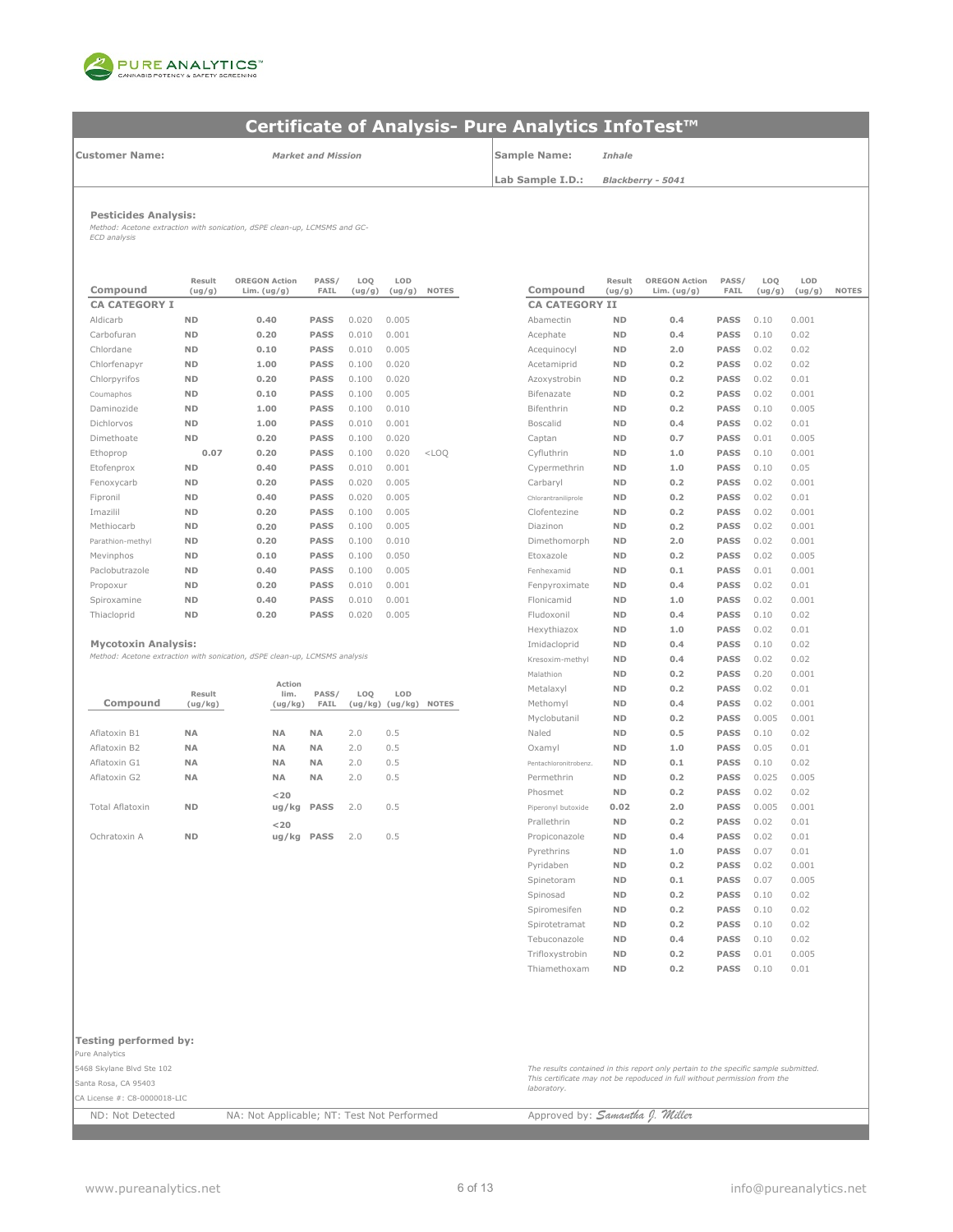

**Customer Name:**

*Market and Mission* **Sample Name:** *Inhale*

**Lab Sample I.D.:** *Blackberry - 5041*

### **Terpene Analysis:**

*Method: Methanol Extraction with Sonication and GC-FID Analysis*

| GC-FID Analysis     |           | Action          |               |      |                        |              |                |           |
|---------------------|-----------|-----------------|---------------|------|------------------------|--------------|----------------|-----------|
| Compound            | % wt.     | lim.<br>(ug/kg) | PASS/<br>FAIL | LOQ  | LOD<br>(ug/kg) (ug/kg) | <b>NOTES</b> | Compound       | % wt.     |
| $\alpha$ -Pinene    | <b>NA</b> | <b>NA</b>       |               | 0.01 | 0.005                  |              | Eicosane       | <b>NA</b> |
| Camphene            | <b>NA</b> | <b>NA</b>       |               | 0.01 | 0.005                  |              | Camphor        | <b>NA</b> |
| <b>ß-Pinene</b>     | <b>NA</b> | <b>NA</b>       |               | 0.01 | 0.005                  |              | L-Fenchone     | <b>NA</b> |
| <b>B-Myrcene</b>    | <b>NA</b> | <b>NA</b>       |               | 0.01 | 0.005                  |              | Sabinene       | <b>NA</b> |
| 3-Carene            | NA        | NA              |               | 0.01 | 0.005                  |              | β-Caryoph. Ox. | NA        |
| R-Limonene          | <b>NA</b> | <b>NA</b>       |               | 0.01 | 0.005                  |              | Phytol         | NA        |
| Eucalyptol          | <b>NA</b> | <b>NA</b>       |               | 0.01 | 0.005                  |              | a-Phellandrene | <b>NA</b> |
| Ocimene             | <b>NA</b> | <b>NA</b>       |               | 0.01 | 0.005                  |              | Total %        | NA        |
| y-Terpinene         | <b>NA</b> | <b>NA</b>       |               | 0.01 | 0.005                  |              |                |           |
| Terpinolene         | <b>NA</b> | <b>NA</b>       |               | 0.01 | 0.005                  |              |                |           |
| Linalool            | <b>NA</b> | <b>NA</b>       |               | 0.01 | 0.005                  |              |                |           |
| Fenchol             | <b>NA</b> | <b>NA</b>       |               | 0.01 | 0.005                  |              |                |           |
| $(+)$ -Pulegone     | <b>NA</b> | <b>NA</b>       |               | 0.01 | 0.005                  |              |                |           |
| Menthol             | NA        | <b>NA</b>       |               | 0.01 | 0.005                  |              |                |           |
| Borneol             | <b>NA</b> | <b>NA</b>       |               | 0.01 | 0.005                  |              |                |           |
| $\alpha$ -Terpineol | <b>NA</b> | <b>NA</b>       |               | 0.01 | 0.005                  |              |                |           |
| Geraniol            | NA        | <b>NA</b>       |               | 0.01 | 0.005                  |              |                |           |
| β-Caryophyllene     | <b>NA</b> | <b>NA</b>       |               | 0.01 | 0.005                  |              |                |           |
| α-Humulene          | <b>NA</b> | <b>NA</b>       |               | 0.01 | 0.005                  |              |                |           |
| Valencene           | <b>NA</b> | <b>NA</b>       |               | 0.01 | 0.005                  |              |                |           |
| Farnesene           | NA        | NA              |               | 0.01 | 0.005                  |              |                |           |
| trans-Nerolidol     | <b>NA</b> | <b>NA</b>       |               | 0.01 | 0.005                  |              |                |           |
| cis-Nerolidol       | <b>NA</b> | <b>NA</b>       |               | 0.01 | 0.005                  |              |                |           |
| Guaiol              | NA        | <b>NA</b>       |               | 0.01 | 0.005                  |              |                |           |
| α-Bisabolol         | <b>NA</b> | <b>NA</b>       |               | 0.01 | 0.005                  |              |                |           |

| Action<br>lim.<br>(ug/kg) | PASS/<br>FAIL | LO <sub>O</sub> | LOD<br>(ug/kg) (ug/kg) | <b>NOTES</b> | Compound       | % wt.     | Action<br>lim.<br>(ug/kg) | PASS/<br>FAIL | LO <sub>O</sub><br>(ug/kg) | LOD<br>(ug/kg) | <b>NOTES</b> |
|---------------------------|---------------|-----------------|------------------------|--------------|----------------|-----------|---------------------------|---------------|----------------------------|----------------|--------------|
| NA                        |               | 0.01            | 0.005                  |              | Eicosane       | <b>NA</b> | <b>NA</b>                 |               | 0.01                       | 0.005          |              |
| NA                        |               | 0.01            | 0.005                  |              | Camphor        | <b>NA</b> | <b>NA</b>                 |               | 0.01                       | 0.005          |              |
| NA                        |               | 0.01            | 0.005                  |              | L-Fenchone     | <b>NA</b> | <b>NA</b>                 |               | 0.01                       | 0.005          |              |
| NA                        |               | 0.01            | 0.005                  |              | Sabinene       | <b>NA</b> | <b>NA</b>                 |               | 0.01                       | 0.005          |              |
| NA                        |               | 0.01            | 0.005                  |              | β-Caryoph. Ox. | <b>NA</b> | <b>NA</b>                 |               | 0.01                       | 0.005          |              |
| NA                        |               | 0.01            | 0.005                  |              | Phytol         | <b>NA</b> | <b>NA</b>                 |               | 0.01                       | 0.005          |              |
| NA                        |               | 0.01            | 0.005                  |              | a-Phellandrene | <b>NA</b> | <b>NA</b>                 |               | 0.01                       | 0.005          |              |
| NΑ                        |               | 0.01            | 0.005                  |              | Total %        | <b>NA</b> |                           |               |                            |                |              |

Pure Analytics 5468 Skylane Blvd Ste 102 Santa Rosa, CA 95403

CA License #: C8-0000018-LIC

*The results contained in this report only pertain to the specific sample submitted. This certificate may not be repoduced in full without permission from the laboratory.*

ND: Not Detected NA: Not Applicable; NT: Test Not Performed Approved by: **Samantha J. Willer**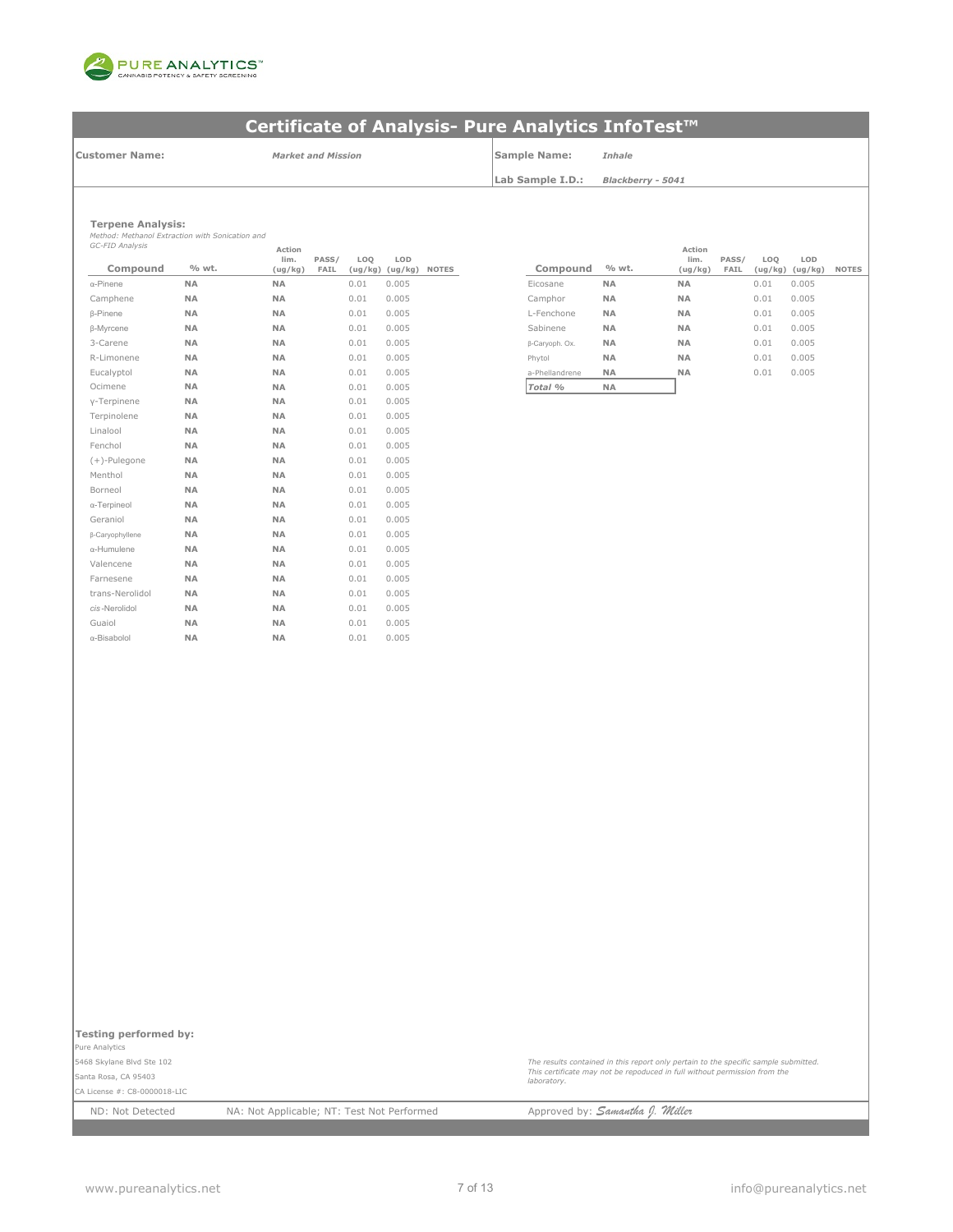

| <b>Customer Name:</b>   | <b>Market and Mission</b>                     | <b>Results Summary:</b> |                      | <b>Microbiology Analysis:</b>                                         |                                               |
|-------------------------|-----------------------------------------------|-------------------------|----------------------|-----------------------------------------------------------------------|-----------------------------------------------|
| <b>Sample Name:</b>     | Inhale                                        | Item                    | <b>Report Status</b> | Analysis                                                              | <b>PASS/FAIL</b>                              |
| Lab Sample I.D.:        | Minty - 5041                                  | <b>Overall Sample</b>   | <b>NA</b>            | E. coli                                                               | <b>PASS</b>                                   |
| Sample Type             | Concentrate - Oil                             | Cannabinoids            | <b>NA</b>            | Salmonella                                                            | <b>PASS</b>                                   |
| Date Received:          | 6/14/2019                                     | Pesticides              | <b>PASS</b>          | Aspergillus                                                           | <b>PASS</b>                                   |
| <b>Date Tested:</b>     | 6/14/2019-6/17/2019                           | <b>Residual Solvent</b> | <b>PASS</b>          | nigers<br>PASS                                                        | terreus<br>PASS                               |
| Date Reported:          | 6/17/2019                                     | Moisture                | <b>NT</b>            | flavus<br>PASS                                                        | fumigatus PASS                                |
|                         |                                               | Microbiological         | <b>PASS</b>          | <b>Water Activity NT</b>                                              |                                               |
|                         |                                               | Contamination           |                      | Moisture %                                                            | <b>NT</b>                                     |
| $ OC$ Batch $(es)$ :    | PA15509,521,523-524,530, 537                  | Filth & Foreign         | <b>NT</b>            | Coliform/E.coli- AOAC 991.14: Asperaillus<br>Salmonella- OMA 2014.01: | Methods: Asperaillus, Standard Methods: Total |
|                         | Cannabinoids, Pesticides, RSA, Micro (S,E,A), | Mycotoxins              | <b>PASS</b>          |                                                                       |                                               |
| <b>Tests Performed:</b> | <b>Metals, Mycotoxins; RUSH</b>               | <b>Heavy Metals</b>     | <b>PASS</b>          |                                                                       |                                               |

### **Cannabinoid Analysis:**

| THC.      | <b>THCA</b> | $d - 8$ THC | <b>CBD</b> | <b>CBDA</b> | <b>CBN</b> | CBC       | <b>CBCA</b> | CBG       | <b>CBGA</b> | <b>CBL</b> | <b>THCV</b> | <b>THCVA</b> | <b>CBDV</b> | <b>CBDVA</b> | Total<br>THC* | Total     |
|-----------|-------------|-------------|------------|-------------|------------|-----------|-------------|-----------|-------------|------------|-------------|--------------|-------------|--------------|---------------|-----------|
|           |             |             |            |             |            |           |             |           |             |            |             |              |             |              |               |           |
| % wt.     | % wt.       | % wt.       | % wt.      | % wt.       | % wt.      | % wt.     | % wt.       | % wt.     | % wt.       | % wt.      | % wt.       | % wt.        | % wt.       | % wt.        | % wt.         | % wt.     |
| <b>ND</b> | <b>ND</b>   | <b>ND</b>   | 56.25%     | 2.71%       | 4.64%      | 8.91%     | <b>ND</b>   | 1.61%     | <b>ND</b>   | <b>ND</b>  | <b>ND</b>   | <b>ND</b>    | 0.44%       | <b>ND</b>    | <b>NA</b>     | 74.56%    |
| mg/g      | mg/g        | mg/g        | mg/g       | mg/g        | mg/g       | mg/g      | mg/g        | mg/g      | mg/g        | mg/g       | mg/g        | mg/g         | mg/g        | mg/g         | mg/g          | mg/g      |
| <b>ND</b> | <b>ND</b>   | <b>ND</b>   | 562.5      | 27.1        | 46.4       | 89.1      | <b>ND</b>   | 16.1      | <b>ND</b>   | <b>ND</b>  | <b>ND</b>   | <b>ND</b>    | 4.44        | <b>ND</b>    | <b>NA</b>     | 745.6     |
| mq/mL     | ma/mL       | ma/mL       | mq/mL      | ma/mL       | mq/mL      | mq/mL     | ma/mL       | mg/mL     | mg/mL       | mq/mL      | ma/mL       | ma/mL        | mg/mL       | mg/mL        | ma/mL         | mg/mL     |
| <b>NA</b> | <b>NA</b>   | <b>NA</b>   | <b>NA</b>  | <b>NA</b>   | <b>NA</b>  | <b>NA</b> | <b>NA</b>   | <b>NA</b> | <b>NA</b>   | <b>NA</b>  | <b>NA</b>   | <b>NA</b>    | <b>NA</b>   | <b>NA</b>    | <b>NA</b>     | <b>NA</b> |

*Flowers Reported on % DRY WT. Basis; \*Total THC=(THCA \* 0.877) + THC + d-8 THC*

Method: Extraction by Methanol, IPA, Acetonitrile or Ethanol with sonication and HPLC-DAD confirmation analysis as needed by GC-FID analysis

#### **Residual Solvent:**

*Method: Full Evaporation Technique by GC-HS-FID/ECD.* **Other** 

|                                  |           | Inhal.                   | Other                    |               |               |               |        |                                  |           | Inhal.                              | Other                    |               |               |                        |         |
|----------------------------------|-----------|--------------------------|--------------------------|---------------|---------------|---------------|--------|----------------------------------|-----------|-------------------------------------|--------------------------|---------------|---------------|------------------------|---------|
| <b>CA CATEGORY 1</b><br>Compound | (ug/g)    | Action<br>Lim.<br>(ug/g) | Action<br>Lim.<br>(ug/g) | PASS/<br>FAIL | LOO<br>(ug/g) | LOD<br>(ug/g) | NOTES: | <b>CA CATEGORY 2</b><br>Compound |           | Action<br>Lim.<br>$(ug/g)$ $(ug/g)$ | Action<br>Lim.<br>(ug/g) | PASS/<br>FAIL | LOO<br>(ug/g) | LOD<br>$(ug/g)$ NOTES: |         |
| 1,2-Dichloroethane               | <b>ND</b> | 1.0                      | 1.0                      | <b>PASS</b>   | 1.00          | 0.80          |        | n-Butane                         | <b>ND</b> | 5000                                | 5000                     | <b>PASS</b>   | 2.0           | 0.50                   |         |
| Benzene                          | <b>ND</b> | 1.0                      | 1.0                      | <b>PASS</b>   | 1.00          | 0.20          |        | n-Pentane                        | 55.8      | 5000                                | 5000                     | <b>PASS</b>   | 2.0           | 0.50                   |         |
| Chloroform                       | <b>ND</b> | 1.0                      | 1.0                      | <b>PASS</b>   | 1.00          | 0.20          |        | Acetone                          | 1.8       | 5000                                | 5000                     | <b>PASS</b>   | 2.0           | 0.50                   | $<$ LOO |
| Ethylene Oxide                   | <b>ND</b> | 1.0                      | 1.0                      | <b>PASS</b>   | 1.00          | 0.80          |        | Ethanol                          | <b>ND</b> | 5000                                | 5000                     | <b>PASS</b>   | 2.0           | 0.50                   |         |
| Methylene chloride               | <b>ND</b> | 1.0                      | 1.0                      | <b>PASS</b>   | 1.00          | 0.80          |        | n-Hexane                         | <b>ND</b> | 290                                 | 290                      | <b>PASS</b>   | 2.0           | 0.50                   |         |
| Trichloroethylene                | <b>ND</b> | 1.0                      | 1.0                      | <b>PASS</b>   | 1.00          | 0.20          |        | Methanol                         | <b>ND</b> | 3000                                | 3000                     | <b>PASS</b>   | 2 O           | 0.50                   |         |

| block. Analysis using graphite<br>furnace, atomic fluorescence<br>spectroscopy, atomic absorption<br>decomposition analysis |           | Inhal.<br>Action<br>Lim. | Other<br>Action<br>Lim. | PASS/       | LOO    | LOD    |        |
|-----------------------------------------------------------------------------------------------------------------------------|-----------|--------------------------|-------------------------|-------------|--------|--------|--------|
| Compound                                                                                                                    | ( uq/q )  | (ug/g)                   | (ug/g)                  | FAIL        | (ug/g) | (ug/g) | NOTES: |
| Mercury                                                                                                                     | <b>ND</b> | 0.1                      | з                       | <b>PASS</b> | 0.03   | 0.006  |        |
| Lead                                                                                                                        | <b>ND</b> | 0.5                      | 0.5                     | <b>PASS</b> | 0.10   | 0.020  |        |
| Cadmium                                                                                                                     | <b>ND</b> | 0.2                      | 0.5                     | <b>PASS</b> | 0.02   | 0.004  |        |
| <b>Arsenic</b>                                                                                                              | <b>ND</b> | 0.2                      | 1.5                     | <b>PASS</b> | 0.20   | 0.040  |        |

|                                                                 |           | Inhal.         | Other          |                |        |        |                  |                      |           | Inhal.         | Other          |             |        |        |         |
|-----------------------------------------------------------------|-----------|----------------|----------------|----------------|--------|--------|------------------|----------------------|-----------|----------------|----------------|-------------|--------|--------|---------|
| <b>CA CATEGORY 1</b>                                            |           | Action<br>Lim. | Action<br>Lim. | PASS/          | LOQ    | LOD    |                  | <b>CA CATEGORY 2</b> |           | Action<br>Lim. | Action<br>Lim. | PASS/       | LOQ    | LOD    |         |
| Compound                                                        | (ug/g)    | (ug/g)         | (ug/g)         | FAIL           | (ug/g) | (ug/g) | NOTES:           | Compound             | (ug/g)    | (ug/g)         | (ug/g)         | FAIL        | (ug/g) | (ug/g) | NOTES:  |
| 1,2-Dichloroethane                                              | <b>ND</b> | 1.0            | 1.0            | <b>PASS</b>    | 1.00   | 0.80   |                  | n-Butane             | <b>ND</b> | 5000           | 5000           | <b>PASS</b> | 2.0    | 0.50   |         |
| Benzene                                                         | <b>ND</b> | 1.0            | 1.0            | <b>PASS</b>    | 1.00   | 0.20   |                  | n-Pentane            | 55.8      | 5000           | 5000           | <b>PASS</b> | 2.0    | 0.50   |         |
| Chloroform                                                      | <b>ND</b> | 1.0            | 1.0            | <b>PASS</b>    | 1.00   | 0.20   |                  | Acetone              | 1.8       | 5000           | 5000           | <b>PASS</b> | 2.0    | 0.50   | $<$ LOO |
| Ethvlene Oxide                                                  | <b>ND</b> | 1.0            | 1.0            | <b>PASS</b>    | 1.00   | 0.80   |                  | Ethanol              | <b>ND</b> | 5000           | 5000           | <b>PASS</b> | 2.0    | 0.50   |         |
| Methylene chloride                                              | <b>ND</b> | 1.0            | 1.0            | <b>PASS</b>    | 1.00   | 0.80   |                  | n-Hexane             | <b>ND</b> | 290            | 290            | <b>PASS</b> | 2.0    | 0.50   |         |
| Trichloroethylene                                               | <b>ND</b> | 1.0            | 1.0            | <b>PASS</b>    | 1.00   | 0.20   |                  | Methanol             | <b>ND</b> | 3000           | 3000           | <b>PASS</b> | 2.0    | 0.50   |         |
|                                                                 |           |                |                |                |        |        |                  | 2-Propanol           | 0.6       | 5000           | 5000           | <b>PASS</b> | 2.0    | 0.50   | $<$ LOO |
|                                                                 |           |                |                |                |        |        |                  | Acetonitrile         | <b>ND</b> | 410            | 410            | <b>PASS</b> | 5.0    | 1.00   |         |
|                                                                 |           |                |                |                |        |        |                  | Ethyl acetate        | <b>ND</b> | 5000           | 5000           | <b>PASS</b> | 2.0    | 0.50   |         |
|                                                                 |           |                |                |                |        |        |                  | n-Heptane            | <b>ND</b> | 5000           | 5000           | <b>PASS</b> | 2.0    | 0.50   |         |
| <b>Heavy Metals:</b>                                            |           |                |                |                |        |        |                  | Ether                | <b>ND</b> | 5000           | 5000           | <b>PASS</b> | 2.0    | 0.50   |         |
| block. Analysis using graphite                                  |           |                |                |                |        |        |                  | Toluene              | <b>ND</b> | 890            | 890            | <b>PASS</b> | 2.0    | 0.50   |         |
| furnace, atomic fluorescence<br>spectroscopy, atomic absorption |           |                | Inhal.         | Other          |        |        |                  | Total xylenes        | <b>ND</b> | 2170           | 2170           | <b>PASS</b> | 2.0    | 0.50   |         |
| decomposition analysis                                          |           |                | Action<br>Lim. | Action<br>Lim. | PASS/  | LOQ    | LOD              | Propane              | <b>ND</b> | 5000           | 5000           | <b>PASS</b> | 2.0    | 0.50   |         |
| Compound                                                        | (ug/g)    |                | (ug/g)         | (ug/g)         | FAIL   | (ug/g) | NOTES:<br>(ug/g) | Total Cat. 1 & 2     | 58.2      |                |                |             |        |        |         |
|                                                                 |           |                |                |                |        |        |                  |                      |           |                |                |             |        |        |         |

| <b>Homogeneity Testing:</b>    |           | <b>Label Claim Verification:</b> |           |               | <b>Filth and Foreign Material:</b>                                                       |  |
|--------------------------------|-----------|----------------------------------|-----------|---------------|------------------------------------------------------------------------------------------|--|
| Relative Standard<br>Deviation | <b>NT</b> | Package Claim                    |           | mg THC mg CBD | <b>NT</b><br><b>Inspection Results</b>                                                   |  |
| Homogeneity                    | <b>NT</b> | <b>Verification Results</b>      |           |               | <b>Observations</b>                                                                      |  |
| Result                         |           | % Difference                     | <b>NA</b> | <b>NA</b>     |                                                                                          |  |
| Testing performed by:          |           | <b>PASS/FAIL</b>                 |           |               |                                                                                          |  |
| Pure Analytics                 |           |                                  |           |               |                                                                                          |  |
| 5468 Skylane Blvd Ste 102      |           |                                  |           |               | The results contained in this report only pertain to the specific sample submitted.      |  |
| Santa Rosa, CA 95403           |           |                                  |           |               | This certificate may not be repoduced in full without permission from the<br>laboratory. |  |
| CA License #: C8-0000018-LIC   |           |                                  |           |               |                                                                                          |  |
|                                |           |                                  |           |               |                                                                                          |  |

ND: Not Detected NA: Not Applicable; NT: Test Not Performed Approved by: **Samantha J. Willer**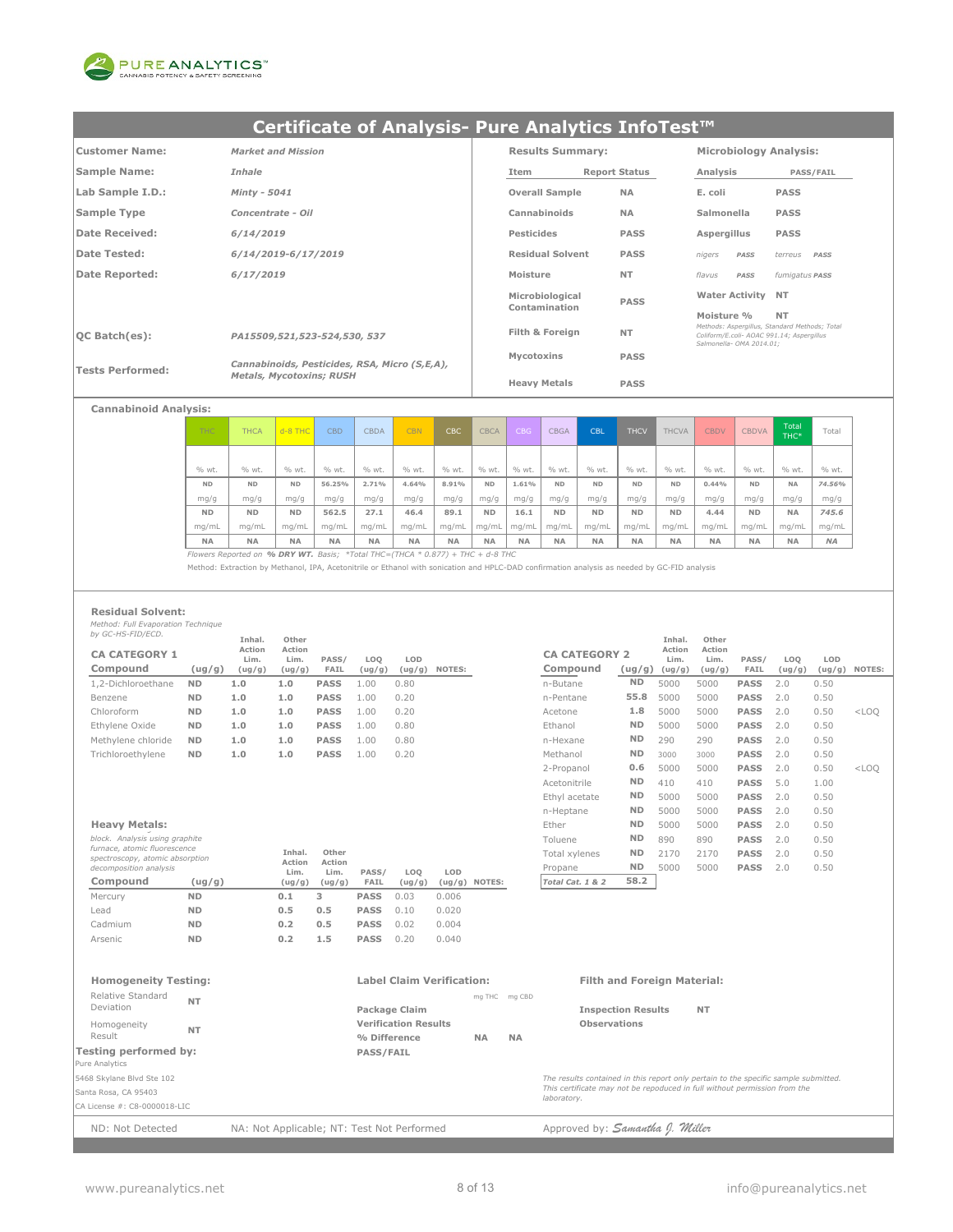

**Customer Name:**

*Market and Mission*

**Sample Name:** *Inhale*

**Lab Sample I.D.:**

*Minty - 5041*

**Pesticides Analysis:**

*Method: Acetone extraction with sonication, dSPE clean-up, LCMSMS and GC-ECD analysis*

| Compound             | Result<br>(ug/g) | <b>OREGON Action</b><br>Lim. $(ug/g)$ | PASS/<br><b>FAIL</b> | LOQ<br>(ug/g) | LOD<br>(ug/g) | <b>NOTES</b> | Compound              | Result<br>(ug/g) | <b>OREGON Action</b><br>Lim. $(ug/g)$ | PASS/<br>FAIL | LOQ<br>(ug/g) | LOD<br>(ug/ |
|----------------------|------------------|---------------------------------------|----------------------|---------------|---------------|--------------|-----------------------|------------------|---------------------------------------|---------------|---------------|-------------|
| <b>CA CATEGORY I</b> |                  |                                       |                      |               |               |              | <b>CA CATEGORY II</b> |                  |                                       |               |               |             |
| Aldicarb             | <b>ND</b>        | 0.40                                  | <b>PASS</b>          | 0.020         | 0.005         |              | Abamectin             | <b>ND</b>        | 0.4                                   | <b>PASS</b>   | 0.10          | 0.001       |
| Carbofuran           | <b>ND</b>        | 0.20                                  | <b>PASS</b>          | 0.010         | 0.001         |              | Acephate              | <b>ND</b>        | 0.4                                   | <b>PASS</b>   | 0.10          | 0.02        |
| Chlordane            | <b>ND</b>        | 0.10                                  | <b>PASS</b>          | 0.010         | 0.005         |              | Acequinocyl           | <b>ND</b>        | 2.0                                   | <b>PASS</b>   | 0.02          | 0.02        |
| Chlorfenapvr         | <b>ND</b>        | 1.00                                  | <b>PASS</b>          | 0.100         | 0.020         |              | Acetamiprid           | <b>ND</b>        | 0.2                                   | <b>PASS</b>   | 0.02          | 0.02        |
| Chlorpyrifos         | <b>ND</b>        | 0.20                                  | <b>PASS</b>          | 0.100         | 0.020         |              | Azoxystrobin          | <b>ND</b>        | 0.2                                   | <b>PASS</b>   | 0.02          | 0.01        |
| Coumaphos            | <b>ND</b>        | 0.10                                  | <b>PASS</b>          | 0.100         | 0.005         |              | Bifenazate            | <b>ND</b>        | 0.2                                   | <b>PASS</b>   | 0.02          | 0.001       |
| Daminozide           | <b>ND</b>        | 1.00                                  | <b>PASS</b>          | 0.100         | 0.010         |              | Bifenthrin            | <b>ND</b>        | 0.2                                   | <b>PASS</b>   | 0.10          | 0.005       |
| <b>Dichlorvos</b>    | <b>ND</b>        | 1.00                                  | <b>PASS</b>          | 0.010         | 0.001         |              | <b>Boscalid</b>       | <b>ND</b>        | 0.4                                   | <b>PASS</b>   | 0.02          | 0.01        |
| Dimethoate           | <b>ND</b>        | 0.20                                  | <b>PASS</b>          | 0.100         | 0.020         |              | Captan                | <b>ND</b>        | 0.7                                   | <b>PASS</b>   | 0.01          | 0.005       |
| Ethoprop             | 0.07             | 0.20                                  | <b>PASS</b>          | 0.100         | 0.020         | $<$ LOO      | Cyfluthrin            | <b>ND</b>        | 1.0                                   | <b>PASS</b>   | 0.10          | 0.001       |
| Etofenprox           | <b>ND</b>        | 0.40                                  | <b>PASS</b>          | 0.010         | 0.001         |              | Cypermethrin          | <b>ND</b>        | 1.0                                   | <b>PASS</b>   | 0.10          | 0.05        |
| Fenoxycarb           | <b>ND</b>        | 0.20                                  | <b>PASS</b>          | 0.020         | 0.005         |              | Carbaryl              | <b>ND</b>        | 0.2                                   | <b>PASS</b>   | 0.02          | 0.001       |
| Fipronil             | <b>ND</b>        | 0.40                                  | <b>PASS</b>          | 0.020         | 0.005         |              | Chlorantraniliprole   | <b>ND</b>        | 0.2                                   | <b>PASS</b>   | 0.02          | 0.01        |
| Imazilil             | <b>ND</b>        | 0.20                                  | <b>PASS</b>          | 0.100         | 0.005         |              | Clofentezine          | <b>ND</b>        | 0.2                                   | <b>PASS</b>   | 0.02          | 0.001       |
| Methiocarb           | <b>ND</b>        | 0.20                                  | <b>PASS</b>          | 0.100         | 0.005         |              | Diazinon              | <b>ND</b>        | 0.2                                   | <b>PASS</b>   | 0.02          | 0.001       |
| Parathion-methyl     | <b>ND</b>        | 0.20                                  | <b>PASS</b>          | 0.100         | 0.010         |              | Dimethomorph          | <b>ND</b>        | 2.0                                   | <b>PASS</b>   | 0.02          | 0.001       |
| Mevinphos            | <b>ND</b>        | 0.10                                  | <b>PASS</b>          | 0.100         | 0.050         |              | Etoxazole             | <b>ND</b>        | 0.2                                   | <b>PASS</b>   | 0.02          | 0.005       |
| Paclobutrazole       | <b>ND</b>        | 0.40                                  | <b>PASS</b>          | 0.100         | 0.005         |              | Fenhexamid            | <b>ND</b>        | 0.1                                   | <b>PASS</b>   | 0.01          | 0.001       |
| Propoxur             | <b>ND</b>        | 0.20                                  | <b>PASS</b>          | 0.010         | 0.001         |              | Fenpyroximate         | <b>ND</b>        | 0.4                                   | <b>PASS</b>   | 0.02          | 0.01        |
| Spiroxamine          | <b>ND</b>        | 0.40                                  | <b>PASS</b>          | 0.010         | 0.001         |              | Flonicamid            | <b>ND</b>        | 1.0                                   | <b>PASS</b>   | 0.02          | 0.001       |
| Thiacloprid          | <b>ND</b>        | 0.20                                  | <b>PASS</b>          | 0.020         | 0.005         |              | Fludoxonil            | <b>ND</b>        | 0.4                                   | <b>PASS</b>   | 0.10          | 0.02        |

### **Mycotoxin Analysis:**

*Method: Acetone extraction with sonication, dSPE clean-up, LCMSMS analysis*

|                 |           |                |             |     |                     |              | 11919 LH 11 VI 1      |           | $\sim$ . $\sim$ | ----        | . U . Z U | V.VVI |
|-----------------|-----------|----------------|-------------|-----|---------------------|--------------|-----------------------|-----------|-----------------|-------------|-----------|-------|
|                 | Result    | Action<br>lim. | PASS/       | LOO | LOD                 |              | Metalaxyl             | <b>ND</b> | 0.2             | <b>PASS</b> | 0.02      | 0.01  |
| Compound        | (ug/kg)   | (ug/kg)        | FAIL        |     | $(ug/kg)$ $(ug/kg)$ | <b>NOTES</b> | Methomyl              | <b>ND</b> | 0.4             | <b>PASS</b> | 0.02      | 0.001 |
|                 |           |                |             |     |                     |              | Myclobutanil          | <b>ND</b> | 0.2             | <b>PASS</b> | 0.005     | 0.001 |
| Aflatoxin B1    | <b>NA</b> | <b>NA</b>      | <b>NA</b>   | 2.0 | 0.5                 |              | Naled                 | <b>ND</b> | 0.5             | <b>PASS</b> | 0.10      | 0.02  |
| Aflatoxin B2    | <b>NA</b> | <b>NA</b>      | <b>NA</b>   | 2.0 | 0.5                 |              | Oxamyl                | <b>ND</b> | 1.0             | <b>PASS</b> | 0.05      | 0.01  |
| Aflatoxin G1    | <b>NA</b> | <b>NA</b>      | <b>NA</b>   | 2.0 | 0.5                 |              | Pentachloronitrobenz. | <b>ND</b> | 0.1             | <b>PASS</b> | 0.10      | 0.02  |
| Aflatoxin G2    | <b>NA</b> | <b>NA</b>      | <b>NA</b>   | 2.0 | 0.5                 |              | Permethrin            | <b>ND</b> | 0.2             | <b>PASS</b> | 0.025     | 0.005 |
|                 |           | $<$ 20         |             |     |                     |              | Phosmet               | <b>ND</b> | 0.2             | <b>PASS</b> | 0.02      | 0.02  |
| Total Aflatoxin | <b>ND</b> | ug/kg PASS     |             | 2.0 | 0.5                 |              | Piperonyl butoxide    | 0.03      | 2.0             | <b>PASS</b> | 0.005     | 0.001 |
|                 |           | $<$ 20         |             |     |                     |              | Prallethrin           | <b>ND</b> | 0.2             | <b>PASS</b> | 0.02      | 0.01  |
| Ochratoxin A    | <b>ND</b> | ug/kg          | <b>PASS</b> | 2.0 | 0.5                 |              | Propiconazole         | <b>ND</b> | 0.4             | <b>PASS</b> | 0.02      | 0.01  |
|                 |           |                |             |     |                     |              |                       |           |                 |             |           |       |

| Result<br>(ug/g)  | <b>OREGON Action</b><br>Lim. $(ug/g)$             | PASS/<br><b>FAIL</b> | LOQ<br>(ug/g)  | LOD<br>(ug/g)  | <b>NOTES</b> | Compound              | Result<br>(ug/g) | <b>OREGON Action</b><br>Lim. $(ug/g)$ | PASS/<br>FAIL | LOQ<br>(ug/g) | LOD<br>(ug/g) | <b>NOTES</b> |
|-------------------|---------------------------------------------------|----------------------|----------------|----------------|--------------|-----------------------|------------------|---------------------------------------|---------------|---------------|---------------|--------------|
|                   |                                                   |                      |                |                |              | <b>CA CATEGORY II</b> |                  |                                       |               |               |               |              |
| ND                | 0.40                                              | <b>PASS</b>          | 0.020          | 0.005          |              | Abamectin             | <b>ND</b>        | 0.4                                   | <b>PASS</b>   | 0.10          | 0.001         |              |
| ND                | 0.20                                              | <b>PASS</b>          | 0.010          | 0.001          |              | Acephate              | <b>ND</b>        | 0.4                                   | <b>PASS</b>   | 0.10          | 0.02          |              |
| ND                | 0.10                                              | <b>PASS</b>          | 0.010          | 0.005          |              | Acequinocyl           | ND               | 2.0                                   | <b>PASS</b>   | 0.02          | 0.02          |              |
| ΝD                | 1.00                                              | <b>PASS</b>          | 0.100          | 0.020          |              | Acetamiprid           | ND               | 0.2                                   | <b>PASS</b>   | 0.02          | 0.02          |              |
| ND                | 0.20                                              | <b>PASS</b>          | 0.100          | 0.020          |              | Azoxystrobin          | ND               | 0.2                                   | <b>PASS</b>   | 0.02          | 0.01          |              |
| ND                | 0.10                                              | <b>PASS</b>          | 0.100          | 0.005          |              | Bifenazate            | <b>ND</b>        | 0.2                                   | <b>PASS</b>   | 0.02          | 0.001         |              |
| ΝD                | 1.00                                              | <b>PASS</b>          | 0.100          | 0.010          |              | Bifenthrin            | <b>ND</b>        | 0.2                                   | <b>PASS</b>   | 0.10          | 0.005         |              |
| ND                | 1.00                                              | <b>PASS</b>          | 0.010          | 0.001          |              | <b>Boscalid</b>       | ND               | 0.4                                   | <b>PASS</b>   | 0.02          | 0.01          |              |
| ND                | 0.20                                              | <b>PASS</b>          | 0.100          | 0.020          |              | Captan                | ND               | 0.7                                   | <b>PASS</b>   | 0.01          | 0.005         |              |
| 0.07              | 0.20                                              | <b>PASS</b>          | 0.100          | 0.020          | $<$ LOQ      | Cyfluthrin            | ND               | 1.0                                   | <b>PASS</b>   | 0.10          | 0.001         |              |
| <b>ND</b>         | 0.40                                              | <b>PASS</b>          | 0.010          | 0.001          |              | Cypermethrin          | ND               | 1.0                                   | <b>PASS</b>   | 0.10          | 0.05          |              |
| ND                | 0.20                                              | <b>PASS</b>          | 0.020          | 0.005          |              | Carbaryl              | <b>ND</b>        | 0.2                                   | <b>PASS</b>   | 0.02          | 0.001         |              |
| ND                | 0.40                                              | <b>PASS</b>          | 0.020          | 0.005          |              | Chlorantraniliprole   | <b>ND</b>        | 0.2                                   | <b>PASS</b>   | 0.02          | 0.01          |              |
| ND                | 0.20                                              | <b>PASS</b>          | 0.100          | 0.005          |              | Clofentezine          | <b>ND</b>        | 0.2                                   | <b>PASS</b>   | 0.02          | 0.001         |              |
| ΝD                | 0.20                                              | <b>PASS</b>          | 0.100          | 0.005          |              | Diazinon              | <b>ND</b>        | 0.2                                   | <b>PASS</b>   | 0.02          | 0.001         |              |
| ND                | 0.20                                              | <b>PASS</b>          | 0.100          | 0.010          |              | Dimethomorph          | ND               | 2.0                                   | <b>PASS</b>   | 0.02          | 0.001         |              |
| ND                | 0.10                                              | <b>PASS</b>          | 0.100          | 0.050          |              | Etoxazole             | <b>ND</b>        | 0.2                                   | <b>PASS</b>   | 0.02          | 0.005         |              |
| ND                | 0.40                                              | <b>PASS</b>          | 0.100          | 0.005          |              | Fenhexamid            | <b>ND</b>        | 0.1                                   | <b>PASS</b>   | 0.01          | 0.001         |              |
| ND                | 0.20                                              | <b>PASS</b>          | 0.010          | 0.001          |              | Fenpyroximate         | ND               | 0.4                                   | <b>PASS</b>   | 0.02          | 0.01          |              |
| ND                | 0.40                                              | <b>PASS</b>          | 0.010          | 0.001          |              | Flonicamid            | ND               | 1.0                                   | <b>PASS</b>   | 0.02          | 0.001         |              |
| ND                | 0.20                                              | <b>PASS</b>          | 0.020          | 0.005          |              | Fludoxonil            | <b>ND</b>        | 0.4                                   | <b>PASS</b>   | 0.10          | 0.02          |              |
|                   |                                                   |                      |                |                |              | Hexythiazox           | ND               | 1.0                                   | <b>PASS</b>   | 0.02          | 0.01          |              |
| is:               |                                                   |                      |                |                |              | Imidacloprid          | <b>ND</b>        | 0.4                                   | <b>PASS</b>   | 0.10          | 0.02          |              |
|                   | n with sonication, dSPE clean-up, LCMSMS analysis |                      |                |                |              | Kresoxim-methyl       | <b>ND</b>        | 0.4                                   | <b>PASS</b>   | 0.02          | 0.02          |              |
|                   |                                                   |                      |                |                |              | Malathion             | ND               | 0.2                                   | <b>PASS</b>   | 0.20          | 0.001         |              |
|                   | Action                                            |                      |                |                |              | Metalaxyl             | <b>ND</b>        | 0.2                                   | <b>PASS</b>   | 0.02          | 0.01          |              |
| Result<br>(ug/kg) | lim.<br>(ug/kg)                                   | PASS/<br>FAIL        | LOQ<br>(ug/kg) | LOD<br>(ug/kg) | <b>NOTES</b> | Methomyl              | <b>ND</b>        | 0.4                                   | <b>PASS</b>   | 0.02          | 0.001         |              |
|                   |                                                   |                      |                |                |              | Myclobutanil          | ND               | 0.2                                   | <b>PASS</b>   | 0.005         | 0.001         |              |
| NΑ                | <b>NA</b>                                         | <b>NA</b>            | 2.0            | 0.5            |              | Naled                 | <b>ND</b>        | 0.5                                   | <b>PASS</b>   | 0.10          | 0.02          |              |
| NΑ                | <b>NA</b>                                         | <b>NA</b>            | 2.0            | 0.5            |              | Oxamyl                | <b>ND</b>        | 1.0                                   | <b>PASS</b>   | 0.05          | 0.01          |              |
| ΝA                | <b>NA</b>                                         | <b>NA</b>            | 2.0            | 0.5            |              | Pentachloronitrobenz. | <b>ND</b>        | 0.1                                   | <b>PASS</b>   | 0.10          | 0.02          |              |
| NΑ                | <b>NA</b>                                         | <b>NA</b>            | 2.0            | 0.5            |              | Permethrin            | <b>ND</b>        | 0.2                                   | <b>PASS</b>   | 0.025         | 0.005         |              |
|                   |                                                   |                      |                |                |              | Phosmet               | <b>ND</b>        | 0.2                                   | <b>PASS</b>   | 0.02          | 0.02          |              |
| ND                | $20$<br>ug/kg                                     | <b>PASS</b>          | 2.0            | 0.5            |              | Piperonyl butoxide    | 0.03             | 2.0                                   | <b>PASS</b>   | 0.005         | 0.001         |              |
|                   |                                                   |                      |                |                |              | Prallethrin           | <b>ND</b>        | 0.2                                   | <b>PASS</b>   | 0.02          | 0.01          |              |
| ND                | $20$<br>ug/kg PASS                                |                      | 2.0            | 0.5            |              | Propiconazole         | <b>ND</b>        | 0.4                                   | <b>PASS</b>   | 0.02          | 0.01          |              |
|                   |                                                   |                      |                |                |              | Pyrethrins            | <b>ND</b>        | 1.0                                   | <b>PASS</b>   | 0.07          | 0.01          |              |
|                   |                                                   |                      |                |                |              | Pyridaben             | <b>ND</b>        | 0.2                                   | <b>PASS</b>   | 0.02          | 0.001         |              |
|                   |                                                   |                      |                |                |              | Spinetoram            | <b>ND</b>        | 0.1                                   | <b>PASS</b>   | 0.07          | 0.005         |              |
|                   |                                                   |                      |                |                |              | Spinosad              | <b>ND</b>        | 0.2                                   | <b>PASS</b>   | 0.10          | 0.02          |              |
|                   |                                                   |                      |                |                |              | Spiromesifen          | <b>ND</b>        | 0.2                                   | <b>PASS</b>   | 0.10          | 0.02          |              |
|                   |                                                   |                      |                |                |              | Spirotetramat         | <b>ND</b>        | 0.2                                   | <b>PASS</b>   | 0.10          | 0.02          |              |
|                   |                                                   |                      |                |                |              | Tebuconazole          | <b>ND</b>        | 0.4                                   | <b>PASS</b>   | 0.10          | 0.02          |              |
|                   |                                                   |                      |                |                |              | Trifloxystrobin       | <b>ND</b>        | 0.2                                   | <b>PASS</b>   | 0.01          | 0.005         |              |
|                   |                                                   |                      |                |                |              | Thiamethoxam          | <b>ND</b>        | 0.2                                   | <b>PASS</b>   | 0.10          | 0.01          |              |
|                   |                                                   |                      |                |                |              |                       |                  |                                       |               |               |               |              |

### **Testing performed by:**  Pure Analytics 5468 Skylane Blvd Ste 102 Santa Rosa, CA 95403 CA License #: C8-0000018-LIC ND: Not Detected NA: Not Applicable; NT: Test Not Performed Approved by: **Samantha J. Willer** *The results contained in this report only pertain to the specific sample submitted. This certificate may not be repoduced in full without permission from the laboratory.*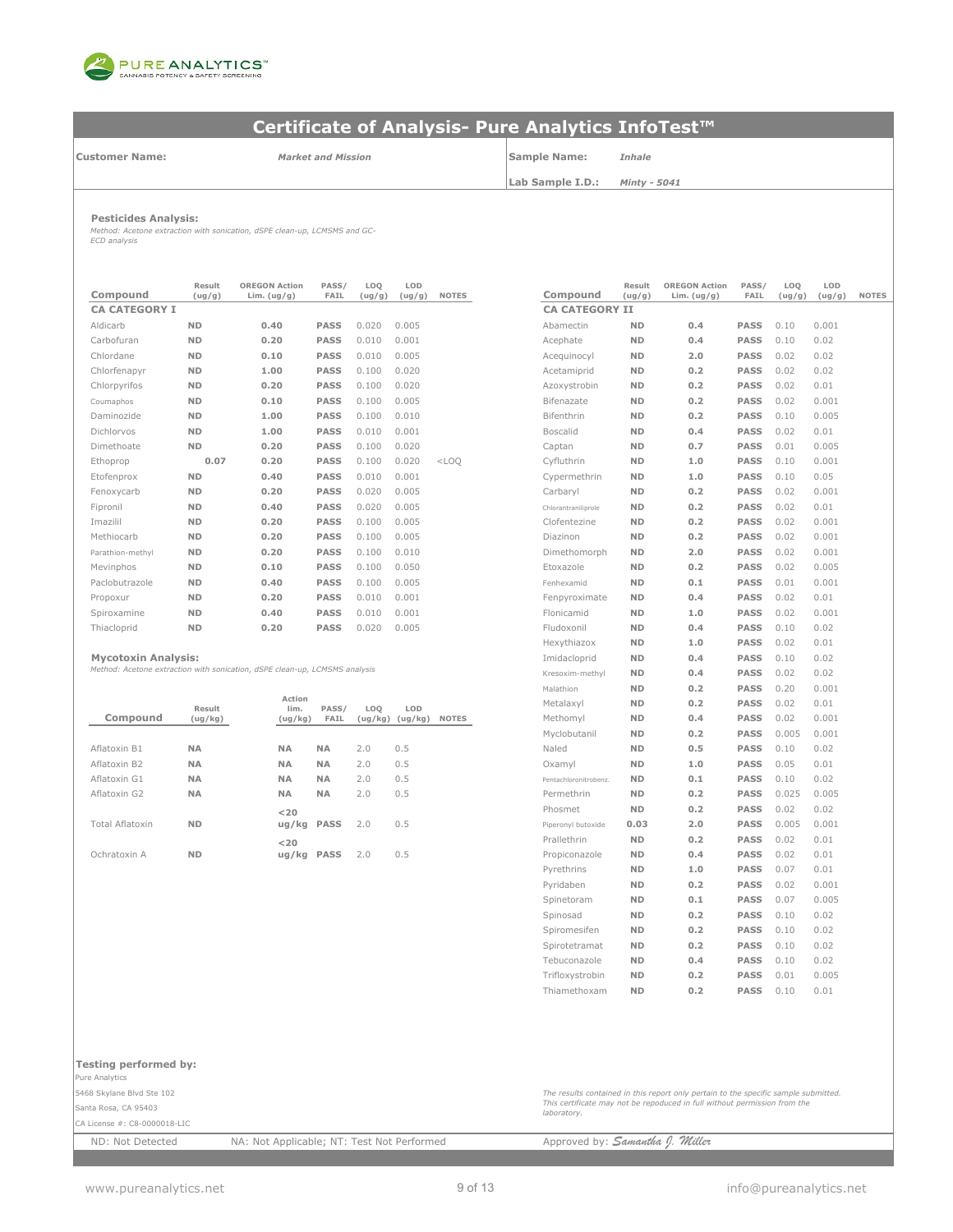

**Customer Name:**

*Market and Mission* **Sample Name:** *Inhale*

**Lab Sample I.D.:** *Minty - 5041*

**Terpene Analysis:**

*Method: Methanol Extraction with Sonication and GC-FID Analysis*

| GC-FID Analysis     |           | Action<br>lim. | PASS/ | LOQ     | LOD     |              |                |           |
|---------------------|-----------|----------------|-------|---------|---------|--------------|----------------|-----------|
| Compound            | % wt.     | (ug/kg)        | FAIL  | (ug/kg) | (ug/kg) | <b>NOTES</b> | Compound       | % wt.     |
| $\alpha$ -Pinene    | <b>NA</b> | <b>NA</b>      |       | 0.01    | 0.005   |              | Eicosane       | <b>NA</b> |
| Camphene            | <b>NA</b> | <b>NA</b>      |       | 0.01    | 0.005   |              | Camphor        | <b>NA</b> |
| <b>B-Pinene</b>     | <b>NA</b> | <b>NA</b>      |       | 0.01    | 0.005   |              | L-Fenchone     | <b>NA</b> |
| β-Myrcene           | <b>NA</b> | <b>NA</b>      |       | 0.01    | 0.005   |              | Sabinene       | <b>NA</b> |
| 3-Carene            | <b>NA</b> | <b>NA</b>      |       | 0.01    | 0.005   |              | β-Caryoph. Ox. | <b>NA</b> |
| R-Limonene          | <b>NA</b> | <b>NA</b>      |       | 0.01    | 0.005   |              | Phytol         | <b>NA</b> |
| Eucalyptol          | <b>NA</b> | <b>NA</b>      |       | 0.01    | 0.005   |              | a-Phellandrene | <b>NA</b> |
| Ocimene             | <b>NA</b> | NA             |       | 0.01    | 0.005   |              | Total %        | <b>NA</b> |
| y-Terpinene         | <b>NA</b> | <b>NA</b>      |       | 0.01    | 0.005   |              |                |           |
| Terpinolene         | <b>NA</b> | <b>NA</b>      |       | 0.01    | 0.005   |              |                |           |
| Linalool            | <b>NA</b> | <b>NA</b>      |       | 0.01    | 0.005   |              |                |           |
| Fenchol             | <b>NA</b> | <b>NA</b>      |       | 0.01    | 0.005   |              |                |           |
| $(+)$ -Pulegone     | <b>NA</b> | <b>NA</b>      |       | 0.01    | 0.005   |              |                |           |
| Menthol             | <b>NA</b> | <b>NA</b>      |       | 0.01    | 0.005   |              |                |           |
| Borneol             | <b>NA</b> | <b>NA</b>      |       | 0.01    | 0.005   |              |                |           |
| $\alpha$ -Terpineol | NA        | NA             |       | 0.01    | 0.005   |              |                |           |
| Geraniol            | <b>NA</b> | <b>NA</b>      |       | 0.01    | 0.005   |              |                |           |
| β-Caryophyllene     | <b>NA</b> | <b>NA</b>      |       | 0.01    | 0.005   |              |                |           |
| α-Humulene          | <b>NA</b> | <b>NA</b>      |       | 0.01    | 0.005   |              |                |           |
| Valencene           | <b>NA</b> | <b>NA</b>      |       | 0.01    | 0.005   |              |                |           |
| Farnesene           | <b>NA</b> | <b>NA</b>      |       | 0.01    | 0.005   |              |                |           |
| trans-Nerolidol     | NA        | NA             |       | 0.01    | 0.005   |              |                |           |
| cis-Nerolidol       | <b>NA</b> | <b>NA</b>      |       | 0.01    | 0.005   |              |                |           |
| Guaiol              | <b>NA</b> | <b>NA</b>      |       | 0.01    | 0.005   |              |                |           |
| α-Bisabolol         | <b>NA</b> | <b>NA</b>      |       | 0.01    | 0.005   |              |                |           |

| Action<br>lim. | PASS/ |                | LOD     |              |                |           | Action<br>lim. | PASS/ | LO <sub>0</sub> | LOD     |              |
|----------------|-------|----------------|---------|--------------|----------------|-----------|----------------|-------|-----------------|---------|--------------|
| (ug/kg)        | FAIL  | LOQ<br>(ug/kg) | (ug/kg) | <b>NOTES</b> | Compound       | % wt.     | (ug/kg)        | FAIL  | (ug/kg)         | (ug/kg) | <b>NOTES</b> |
| <b>NA</b>      |       | 0.01           | 0.005   |              | Eicosane       | <b>NA</b> | <b>NA</b>      |       | 0.01            | 0.005   |              |
| <b>NA</b>      |       | 0.01           | 0.005   |              | Camphor        | <b>NA</b> | <b>NA</b>      |       | 0.01            | 0.005   |              |
| <b>NA</b>      |       | 0.01           | 0.005   |              | L-Fenchone     | <b>NA</b> | <b>NA</b>      |       | 0.01            | 0.005   |              |
| <b>NA</b>      |       | 0.01           | 0.005   |              | Sabinene       | <b>NA</b> | <b>NA</b>      |       | 0.01            | 0.005   |              |
| NA             |       | 0.01           | 0.005   |              | β-Caryoph. Ox. | <b>NA</b> | <b>NA</b>      |       | 0.01            | 0.005   |              |
| NA             |       | 0.01           | 0.005   |              | Phytol         | <b>NA</b> | <b>NA</b>      |       | 0.01            | 0.005   |              |
| <b>NA</b>      |       | 0.01           | 0.005   |              | a-Phellandrene | <b>NA</b> | <b>NA</b>      |       | 0.01            | 0.005   |              |
| NA             |       | 0.01           | 0.005   |              | Total %        | <b>NA</b> |                |       |                 |         |              |

**Testing performed by:** 

Pure Analytics 5468 Skylane Blvd Ste 102

Santa Rosa, CA 95403 CA License #: C8-0000018-LIC

ND: Not Detected NA: Not Applicable; NT: Test Not Performed Approved by: **Samantha J. Willer** 

*laboratory.*

*The results contained in this report only pertain to the specific sample submitted. This certificate may not be repoduced in full without permission from the*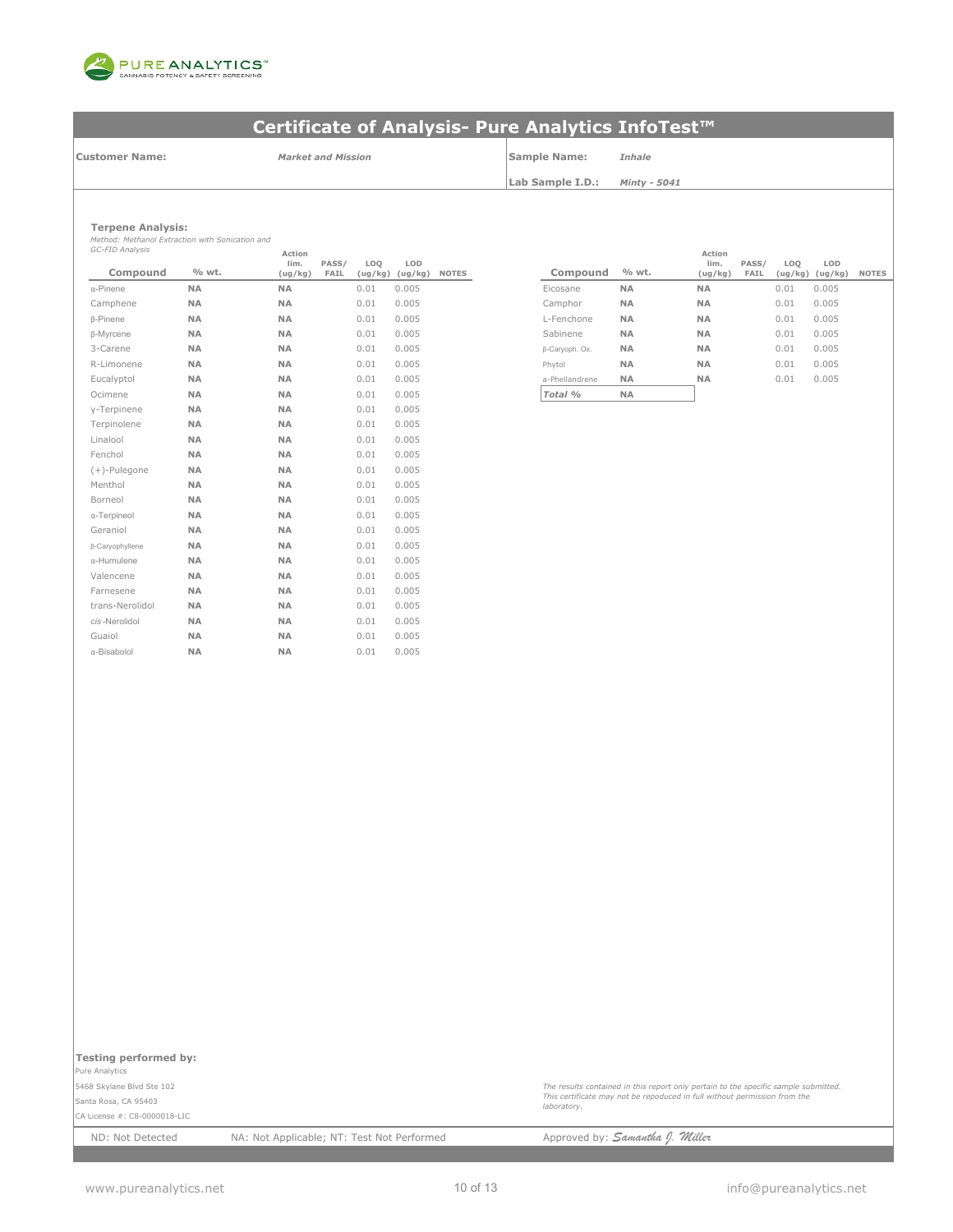

| Customer Name:          | <b>Market and Mission</b>                     | <b>Results Summary:</b> |                      | <b>Microbiology Analysis:</b>                                         |                                               |
|-------------------------|-----------------------------------------------|-------------------------|----------------------|-----------------------------------------------------------------------|-----------------------------------------------|
| Sample Name:            | Inhale                                        | Item                    | <b>Report Status</b> | Analysis                                                              | <b>PASS/FAIL</b>                              |
| Lab Sample I.D.:        | Stonefruit - 5041                             | <b>Overall Sample</b>   | <b>NA</b>            | E. coli                                                               | <b>PASS</b>                                   |
| Sample Type             | Concentrate - Oil                             | Cannabinoids            | <b>NA</b>            | Salmonella                                                            | <b>PASS</b>                                   |
| Date Received:          | 6/14/2019                                     | Pesticides              | <b>PASS</b>          | Aspergillus                                                           | <b>PASS</b>                                   |
| Date Tested:            | 6/14/2019-6/17/2019                           | <b>Residual Solvent</b> | <b>PASS</b>          | nigers<br>PASS                                                        | terreus<br>PASS                               |
| Date Reported:          | 6/17/2019                                     | Moisture                | <b>NT</b>            | flavus<br>PASS                                                        | fumigatus PASS                                |
|                         |                                               | Microbiological         | <b>PASS</b>          | <b>Water Activity NT</b>                                              |                                               |
|                         |                                               | Contamination           |                      | Moisture %                                                            | <b>NT</b>                                     |
| $ OC$ Batch $(es)$ :    | PA15509,521,523-524,530, 537                  | Filth & Foreign         | <b>NT</b>            | Coliform/E.coli- AOAC 991.14; Aspergillus<br>Salmonella- OMA 2014.01: | Methods: Aspergillus, Standard Methods; Total |
|                         | Cannabinoids, Pesticides, RSA, Micro (S,E,A), | Mycotoxins              | <b>PASS</b>          |                                                                       |                                               |
| <b>Tests Performed:</b> | <b>Metals, Mycotoxins; RUSH</b>               | <b>Heavy Metals</b>     | <b>PASS</b>          |                                                                       |                                               |

### **Cannabinoid Analysis:**

| THC.      | <b>THCA</b> | $d - 8$ THC | <b>CBD</b> | <b>CBDA</b> | <b>CBN</b> | CBC       | <b>CBCA</b> | <b>CBG</b> | <b>CBGA</b> | <b>CBL</b> | <b>THCV</b> | <b>THCVA</b> | <b>CBDV</b> | <b>CBDVA</b> | Total<br>THC* | Total     |
|-----------|-------------|-------------|------------|-------------|------------|-----------|-------------|------------|-------------|------------|-------------|--------------|-------------|--------------|---------------|-----------|
|           |             |             |            |             |            |           |             |            |             |            |             |              |             |              |               |           |
| % wt.     | % wt.       | % wt.       | % wt.      | % wt.       | % wt.      | % wt.     | % wt.       | % wt.      | % wt.       | % wt.      | % wt.       | % wt.        | % wt.       | % wt.        | % wt.         | % wt.     |
| <b>ND</b> | <b>ND</b>   | <b>ND</b>   | 55.62%     | 2.72%       | 4.74%      | 9.00%     | <b>ND</b>   | 1.50%      | <b>ND</b>   | <b>ND</b>  | <b>ND</b>   | <b>ND</b>    | 0.55%       | <b>ND</b>    | <b>NA</b>     | 74.13%    |
| mg/g      | mg/g        | mg/g        | mg/g       | mg/g        | mg/g       | mg/g      | mg/g        | mg/g       | mg/g        | mg/g       | mg/g        | mg/g         | mg/g        | mg/g         | mg/g          | mg/g      |
| <b>ND</b> | <b>ND</b>   | <b>ND</b>   | 556.2      | 27.2        | 47.4       | 90.0      | <b>ND</b>   | 15.0       | <b>ND</b>   | <b>ND</b>  | <b>ND</b>   | <b>ND</b>    | 5.48        | <b>ND</b>    | <b>NA</b>     | 741.3     |
| mq/mL     | ma/mL       | ma/mL       | ma/mL      | mg/mL       | mq/mL      | ma/mL     | ma/mL       | mg/mL      | mg/mL       | mq/ml      | mq/mL       | mq/mL        | mq/mL       | mg/mL        | ma/mL         | mg/mL     |
| <b>NA</b> | <b>NA</b>   | <b>NA</b>   | <b>NA</b>  | <b>NA</b>   | <b>NA</b>  | <b>NA</b> | <b>NA</b>   | <b>NA</b>  | <b>NA</b>   | <b>NA</b>  | <b>NA</b>   | <b>NA</b>    | <b>NA</b>   | <b>NA</b>    | <b>NA</b>     | <b>NA</b> |

*Flowers Reported on % DRY WT. Basis; \*Total THC=(THCA \* 0.877) + THC + d-8 THC*

Method: Extraction by Methanol, IPA, Acetonitrile or Ethanol with sonication and HPLC-DAD confirmation analysis as needed by GC-FID analysis

#### **Residual Solvent:**

*Method: Full Evaporation Technique by GC-HS-FID/ECD.*

|                                  |           | Inhal.                   | Other                    |               |                           |               |        |                                  |           | Inhal.                              | Other                    |               |               |      |                 |
|----------------------------------|-----------|--------------------------|--------------------------|---------------|---------------------------|---------------|--------|----------------------------------|-----------|-------------------------------------|--------------------------|---------------|---------------|------|-----------------|
| <b>CA CATEGORY 1</b><br>Compound | (ug/g)    | Action<br>Lim.<br>(ug/g) | Action<br>Lim.<br>(ug/g) | PASS/<br>FAIL | LO <sub>O</sub><br>(ug/g) | LOD<br>(ug/g) | NOTES: | <b>CA CATEGORY 2</b><br>Compound |           | Action<br>Lim.<br>$(ug/g)$ $(ug/g)$ | Action<br>Lim.<br>(ug/g) | PASS/<br>FAIL | LOO<br>(ug/g) | LOD  | $(ug/g)$ NOTES: |
| 1,2-Dichloroethane               | <b>ND</b> | 1.0                      | 1.0                      | <b>PASS</b>   | 1.00                      | 0.80          |        | n-Butane                         | <b>ND</b> | 5000                                | 5000                     | <b>PASS</b>   | 2.0           | 0.50 |                 |
| Benzene                          | <b>ND</b> | 1.0                      | 1.0                      | <b>PASS</b>   | 1.00                      | 0.20          |        | n-Pentane                        | 54.1      | 5000                                | 5000                     | <b>PASS</b>   | 2.0           | 0.50 |                 |
| Chloroform                       | <b>ND</b> | 1.0                      | 1.0                      | <b>PASS</b>   | 1.00                      | 0.20          |        | Acetone                          | 2.0       | 5000                                | 5000                     | <b>PASS</b>   | 2.0           | 0.50 |                 |
| Ethylene Oxide                   | <b>ND</b> | 1.0                      | 1.0                      | <b>PASS</b>   | 1.00                      | 0.80          |        | Ethanol                          | <b>ND</b> | 5000                                | 5000                     | <b>PASS</b>   | 2.0           | 0.50 |                 |
| Methylene chloride               | <b>ND</b> | 1.0                      | 1.0                      | <b>PASS</b>   | 1.00                      | 0.80          |        | n-Hexane                         | <b>ND</b> | 290                                 | 290                      | <b>PASS</b>   | 2.0           | 0.50 |                 |
| Trichloroethylene                | <b>ND</b> | 1.0                      | 1.0                      | <b>PASS</b>   | 1.00                      | 0.20          |        | Methanol                         | <b>ND</b> | 3000                                | 3000                     | <b>PASS</b>   | 2.0           | 0.50 |                 |

| block. Analysis using graphite<br>furnace, atomic fluorescence<br>spectroscopy, atomic absorption<br>decomposition analysis |           | Inhal.<br>Action<br>Lim. | Other<br>Action<br>Lim. | PASS/       | LOO    | LOD     |        |
|-----------------------------------------------------------------------------------------------------------------------------|-----------|--------------------------|-------------------------|-------------|--------|---------|--------|
| Compound                                                                                                                    | (ug/g)    | (ug/g)                   | (ug/g)                  | FAIL        | (ug/g) | ( uq/q) | NOTES: |
| Mercury                                                                                                                     | <b>ND</b> | 0.1                      | з                       | <b>PASS</b> | 0.03   | 0.006   |        |
| Lead                                                                                                                        | <b>ND</b> | 0.5                      | 0.5                     | <b>PASS</b> | 0.10   | 0.020   |        |
| Cadmium                                                                                                                     | <b>ND</b> | 0.2                      | 0.5                     | <b>PASS</b> | 0.02   | 0.004   |        |
| Arsenic                                                                                                                     | <b>ND</b> | 0.2                      | 1.5                     | <b>PASS</b> | 0.20   | 0.040   |        |

|                                                                 |           | Inhal.         | Other          |                |        |        |                  |                      |           | Inhal.         | Other          |             |        |        |         |
|-----------------------------------------------------------------|-----------|----------------|----------------|----------------|--------|--------|------------------|----------------------|-----------|----------------|----------------|-------------|--------|--------|---------|
| <b>CA CATEGORY 1</b>                                            |           | Action<br>Lim. | Action<br>Lim. | PASS/          | LOQ    | LOD    |                  | <b>CA CATEGORY 2</b> |           | Action<br>Lim. | Action<br>Lim. | PASS/       | LOQ    | LOD    |         |
| Compound                                                        | (ug/g)    | (ug/g)         | (ug/g)         | FAIL           | (ug/g) | (ug/g) | NOTES:           | Compound             | (ug/g)    | (ug/g)         | (ug/g)         | FAIL        | (ug/g) | (ug/g) | NOTES:  |
| 1,2-Dichloroethane                                              | <b>ND</b> | 1.0            | 1.0            | <b>PASS</b>    | 1.00   | 0.80   |                  | n-Butane             | <b>ND</b> | 5000           | 5000           | <b>PASS</b> | 2.0    | 0.50   |         |
| Benzene                                                         | <b>ND</b> | 1.0            | 1.0            | <b>PASS</b>    | 1.00   | 0.20   |                  | n-Pentane            | 54.1      | 5000           | 5000           | <b>PASS</b> | 2.0    | 0.50   |         |
| Chloroform                                                      | <b>ND</b> | 1.0            | 1.0            | <b>PASS</b>    | 1.00   | 0.20   |                  | Acetone              | 2.0       | 5000           | 5000           | <b>PASS</b> | 2.0    | 0.50   |         |
| Ethvlene Oxide                                                  | <b>ND</b> | 1.0            | 1.0            | <b>PASS</b>    | 1.00   | 0.80   |                  | Ethanol              | <b>ND</b> | 5000           | 5000           | <b>PASS</b> | 2.0    | 0.50   |         |
| Methylene chloride                                              | <b>ND</b> | 1.0            | 1.0            | <b>PASS</b>    | 1.00   | 0.80   |                  | n-Hexane             | <b>ND</b> | 290            | 290            | <b>PASS</b> | 2.0    | 0.50   |         |
| Trichloroethylene                                               | <b>ND</b> | 1.0            | 1.0            | <b>PASS</b>    | 1.00   | 0.20   |                  | Methanol             | <b>ND</b> | 3000           | 3000           | <b>PASS</b> | 2.0    | 0.50   |         |
|                                                                 |           |                |                |                |        |        |                  | 2-Propanol           | 1.3       | 5000           | 5000           | <b>PASS</b> | 2.0    | 0.50   | $<$ LOO |
|                                                                 |           |                |                |                |        |        |                  | Acetonitrile         | <b>ND</b> | 410            | 410            | <b>PASS</b> | 5.0    | 1.00   |         |
|                                                                 |           |                |                |                |        |        |                  | Ethyl acetate        | <b>ND</b> | 5000           | 5000           | <b>PASS</b> | 2.0    | 0.50   |         |
|                                                                 |           |                |                |                |        |        |                  | n-Heptane            | <b>ND</b> | 5000           | 5000           | <b>PASS</b> | 2.0    | 0.50   |         |
| <b>Heavy Metals:</b>                                            |           |                |                |                |        |        |                  | Ether                | <b>ND</b> | 5000           | 5000           | <b>PASS</b> | 2.0    | 0.50   |         |
| block. Analysis using graphite                                  |           |                |                |                |        |        |                  | Toluene              | <b>ND</b> | 890            | 890            | <b>PASS</b> | 2.0    | 0.50   |         |
| furnace, atomic fluorescence<br>spectroscopy, atomic absorption |           |                | Inhal.         | Other          |        |        |                  | Total xylenes        | <b>ND</b> | 2170           | 2170           | <b>PASS</b> | 2.0    | 0.50   |         |
| decomposition analysis                                          |           |                | Action<br>Lim. | Action<br>Lim. | PASS/  | LOQ    | LOD              | Propane              | <b>ND</b> | 5000           | 5000           | <b>PASS</b> | 2.0    | 0.50   |         |
| Compound                                                        | (ug/g)    |                | (ug/g)         | (ug/g)         | FAIL   | (ug/g) | NOTES:<br>(ug/g) | Total Cat. 1 & 2     | 57.4      |                |                |             |        |        |         |
|                                                                 |           |                |                |                |        |        |                  |                      |           |                |                |             |        |        |         |

#### **Homogeneity Testing: Label Claim Verification: Filth and Foreign Material:** mg THC mg CBD **Package Claim Community Community Community Community Package Claim Verification Results Observations % Difference NA NA Testing performed by: PASS/FAIL** Pure Analytics 5468 Skylane Blvd Ste 102 Santa Rosa, CA 95403 CA License #: C8-0000018-LIC Relative Standard Deviation **NT** Homogeneity Result **NT** *The results contained in this report only pertain to the specific sample submitted. This certificate may not be repoduced in full without permission from the laboratory.*

ND: Not Detected NA: Not Applicable; NT: Test Not Performed Approved by: **Samantha J. Miller**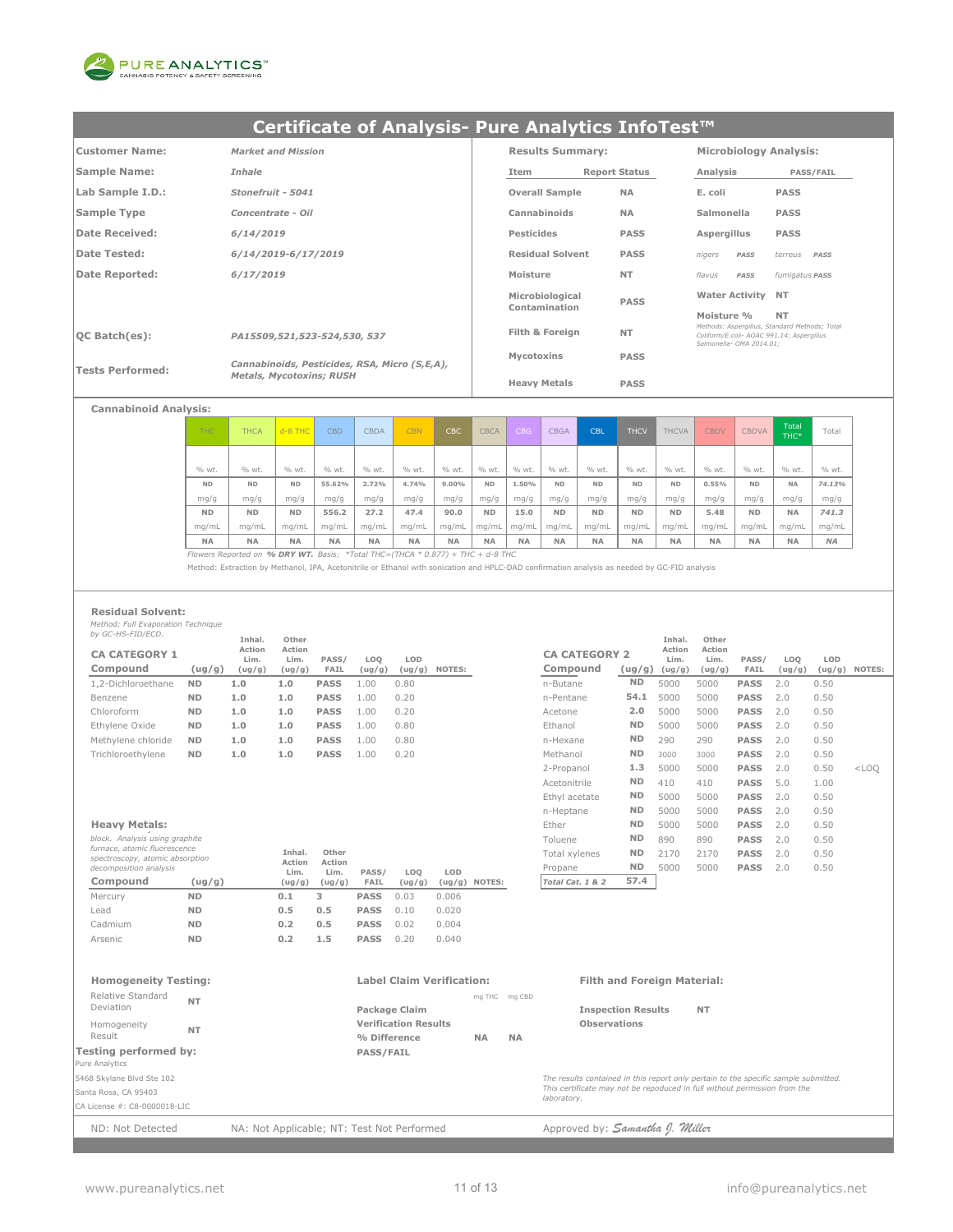

**Customer Name:**

*Market and Mission*

**Sample Name:** *Inhale*

**Lab Sample I.D.:**

*Stonefruit - 5041*

**Pesticides Analysis:** *Method: Acetone extraction with sonication, dSPE clean-up, LCMSMS and GC-ECD analysis*

| Compound             | Result<br>(ug/g) | <b>OREGON Action</b><br>Lim. $(ug/g)$ | PASS/<br><b>FAIL</b> | LOQ<br>(ug/g) | LOD<br>(ug/g) | <b>NOTES</b> | Compound              | Result<br>(ug/g) | <b>OREGON Action</b><br>Lim. $(ug/g)$ | PASS/<br>FAIL | LOQ<br>(ug/g) | LOD<br>(ug/ |
|----------------------|------------------|---------------------------------------|----------------------|---------------|---------------|--------------|-----------------------|------------------|---------------------------------------|---------------|---------------|-------------|
| <b>CA CATEGORY I</b> |                  |                                       |                      |               |               |              | <b>CA CATEGORY II</b> |                  |                                       |               |               |             |
| Aldicarb             | <b>ND</b>        | 0.40                                  | <b>PASS</b>          | 0.020         | 0.005         |              | Abamectin             | <b>ND</b>        | 0.4                                   | <b>PASS</b>   | 0.10          | 0.001       |
| Carbofuran           | <b>ND</b>        | 0.20                                  | <b>PASS</b>          | 0.010         | 0.001         |              | Acephate              | <b>ND</b>        | 0.4                                   | <b>PASS</b>   | 0.10          | 0.02        |
| Chlordane            | <b>ND</b>        | 0.10                                  | <b>PASS</b>          | 0.010         | 0.005         |              | Acequinocyl           | <b>ND</b>        | 2.0                                   | <b>PASS</b>   | 0.02          | 0.02        |
| Chlorfenapyr         | <b>ND</b>        | 1.00                                  | <b>PASS</b>          | 0.100         | 0.020         |              | Acetamiprid           | <b>ND</b>        | 0.2                                   | <b>PASS</b>   | 0.02          | 0.02        |
| Chlorpyrifos         | <b>ND</b>        | 0.20                                  | <b>PASS</b>          | 0.100         | 0.020         |              | Azoxystrobin          | <b>ND</b>        | 0.2                                   | <b>PASS</b>   | 0.02          | 0.01        |
| Coumaphos            | <b>ND</b>        | 0.10                                  | <b>PASS</b>          | 0.100         | 0.005         |              | Bifenazate            | <b>ND</b>        | 0.2                                   | <b>PASS</b>   | 0.02          | 0.001       |
| Daminozide           | <b>ND</b>        | 1.00                                  | <b>PASS</b>          | 0.100         | 0.010         |              | Bifenthrin            | <b>ND</b>        | 0.2                                   | <b>PASS</b>   | 0.10          | 0.005       |
| Dichlorvos           | <b>ND</b>        | 1.00                                  | <b>PASS</b>          | 0.010         | 0.001         |              | <b>Boscalid</b>       | <b>ND</b>        | 0.4                                   | <b>PASS</b>   | 0.02          | 0.01        |
| Dimethoate           | <b>ND</b>        | 0.20                                  | <b>PASS</b>          | 0.100         | 0.020         |              | Captan                | <b>ND</b>        | 0.7                                   | <b>PASS</b>   | 0.01          | 0.005       |
| Ethoprop             | 0.09             | 0.20                                  | <b>PASS</b>          | 0.100         | 0.020         | $<$ LOO      | Cyfluthrin            | <b>ND</b>        | 1.0                                   | <b>PASS</b>   | 0.10          | 0.001       |
| Etofenprox           | <b>ND</b>        | 0.40                                  | <b>PASS</b>          | 0.010         | 0.001         |              | Cypermethrin          | <b>ND</b>        | 1.0                                   | <b>PASS</b>   | 0.10          | 0.05        |
| Fenoxycarb           | <b>ND</b>        | 0.20                                  | <b>PASS</b>          | 0.020         | 0.005         |              | Carbaryl              | <b>ND</b>        | 0.2                                   | <b>PASS</b>   | 0.02          | 0.001       |
| Fipronil             | <b>ND</b>        | 0.40                                  | <b>PASS</b>          | 0.020         | 0.005         |              | Chlorantraniliprole   | <b>ND</b>        | 0.2                                   | <b>PASS</b>   | 0.02          | 0.01        |
| Imazilil             | <b>ND</b>        | 0.20                                  | <b>PASS</b>          | 0.100         | 0.005         |              | Clofentezine          | <b>ND</b>        | 0.2                                   | <b>PASS</b>   | 0.02          | 0.001       |
| Methiocarb           | <b>ND</b>        | 0.20                                  | <b>PASS</b>          | 0.100         | 0.005         |              | Diazinon              | <b>ND</b>        | 0.2                                   | <b>PASS</b>   | 0.02          | 0.001       |
| Parathion-methyl     | <b>ND</b>        | 0.20                                  | <b>PASS</b>          | 0.100         | 0.010         |              | Dimethomorph          | <b>ND</b>        | 2.0                                   | <b>PASS</b>   | 0.02          | 0.001       |
| Mevinphos            | <b>ND</b>        | 0.10                                  | <b>PASS</b>          | 0.100         | 0.050         |              | Etoxazole             | <b>ND</b>        | 0.2                                   | <b>PASS</b>   | 0.02          | 0.005       |
| Paclobutrazole       | <b>ND</b>        | 0.40                                  | <b>PASS</b>          | 0.100         | 0.005         |              | Fenhexamid            | <b>ND</b>        | 0.1                                   | <b>PASS</b>   | 0.01          | 0.001       |
| Propoxur             | <b>ND</b>        | 0.20                                  | <b>PASS</b>          | 0.010         | 0.001         |              | Fenpyroximate         | <b>ND</b>        | 0.4                                   | <b>PASS</b>   | 0.02          | 0.01        |
| Spiroxamine          | <b>ND</b>        | 0.40                                  | <b>PASS</b>          | 0.010         | 0.001         |              | Flonicamid            | <b>ND</b>        | 1.0                                   | <b>PASS</b>   | 0.02          | 0.001       |
| Thiacloprid          | <b>ND</b>        | 0.20                                  | <b>PASS</b>          | 0.020         | 0.005         |              | Fludoxonil            | <b>ND</b>        | 0.4                                   | <b>PASS</b>   | 0.10          | 0.02        |

|                 |           |                |             |     |                     |              | .                     | ---       |     |             |       |       |
|-----------------|-----------|----------------|-------------|-----|---------------------|--------------|-----------------------|-----------|-----|-------------|-------|-------|
|                 | Result    | Action<br>lim. | PASS/       | LOQ | LOD                 |              | Metalaxyl             | <b>ND</b> | 0.2 | <b>PASS</b> | 0.02  | 0.01  |
| Compound        | (ug/kg)   | (ug/kg)        | FAIL        |     | $(ug/kg)$ $(ug/kg)$ | <b>NOTES</b> | Methomyl              | <b>ND</b> | 0.4 | <b>PASS</b> | 0.02  | 0.001 |
|                 |           |                |             |     |                     |              | Myclobutanil          | <b>ND</b> | 0.2 | <b>PASS</b> | 0.005 | 0.001 |
| Aflatoxin B1    | <b>NA</b> | <b>NA</b>      | <b>NA</b>   | 2.0 | 0.5                 |              | Naled                 | <b>ND</b> | 0.5 | <b>PASS</b> | 0.10  | 0.02  |
| Aflatoxin B2    | <b>NA</b> | <b>NA</b>      | <b>NA</b>   | 2.0 | 0.5                 |              | Oxamyl                | <b>ND</b> | 1.0 | <b>PASS</b> | 0.05  | 0.01  |
| Aflatoxin G1    | <b>NA</b> | <b>NA</b>      | <b>NA</b>   | 2.0 | 0.5                 |              | Pentachloronitrobenz. | <b>ND</b> | 0.1 | <b>PASS</b> | 0.10  | 0.02  |
| Aflatoxin G2    | <b>NA</b> | <b>NA</b>      | <b>NA</b>   | 2.0 | 0.5                 |              | Permethrin            | <b>ND</b> | 0.2 | <b>PASS</b> | 0.025 | 0.005 |
|                 |           | $<$ 20         |             |     |                     |              | Phosmet               | <b>ND</b> | 0.2 | <b>PASS</b> | 0.02  | 0.02  |
| Total Aflatoxin | <b>ND</b> | ug/kg PASS     |             | 2.0 | 0.5                 |              | Piperonyl butoxide    | 0.02      | 2.0 | <b>PASS</b> | 0.005 | 0.001 |
|                 |           | $<$ 20         |             |     |                     |              | Prallethrin           | <b>ND</b> | 0.2 | <b>PASS</b> | 0.02  | 0.01  |
| Ochratoxin A    | <b>ND</b> | uq/kg          | <b>PASS</b> | 2.0 | 0.5                 |              | Propiconazole         | <b>ND</b> | 0.4 | <b>PASS</b> | 0.02  | 0.01  |
|                 |           |                |             |     |                     |              |                       |           |     |             |       |       |

| Compound                                                                   | Result<br>(ug/g)  | <b>OREGON Action</b><br>Lim. $(ug/g)$ | PASS/<br>FAIL | LOQ<br>(ug/g)  | LOD<br>(ug/g) | <b>NOTES</b> | Compound                | Result<br>(ug/g) | <b>OREGON Action</b><br>Lim. $(ug/g)$ | PASS/<br>FAIL              | LOQ<br>(ug/g) | LOD<br>(ug/g) | <b>NOTES</b> |
|----------------------------------------------------------------------------|-------------------|---------------------------------------|---------------|----------------|---------------|--------------|-------------------------|------------------|---------------------------------------|----------------------------|---------------|---------------|--------------|
| <b>CA CATEGORY I</b>                                                       |                   |                                       |               |                |               |              | <b>CA CATEGORY II</b>   |                  |                                       |                            |               |               |              |
| Aldicarb                                                                   | <b>ND</b>         | 0.40                                  | <b>PASS</b>   | 0.020          | 0.005         |              | Abamectin               | <b>ND</b>        | 0.4                                   | <b>PASS</b>                | 0.10          | 0.001         |              |
| Carbofuran                                                                 | <b>ND</b>         | 0.20                                  | <b>PASS</b>   | 0.010          | 0.001         |              | Acephate                | <b>ND</b>        | 0.4                                   | <b>PASS</b>                | 0.10          | 0.02          |              |
| Chlordane                                                                  | <b>ND</b>         | 0.10                                  | <b>PASS</b>   | 0.010          | 0.005         |              | Acequinocyl             | <b>ND</b>        | 2.0                                   | <b>PASS</b>                | 0.02          | 0.02          |              |
|                                                                            | <b>ND</b>         | 1.00                                  | <b>PASS</b>   |                | 0.020         |              |                         | <b>ND</b>        | 0.2                                   | <b>PASS</b>                | 0.02          | 0.02          |              |
| Chlorfenapyr                                                               |                   | 0.20                                  |               | 0.100          |               |              | Acetamiprid             |                  | 0.2                                   |                            | 0.02          | 0.01          |              |
| Chlorpyrifos                                                               | <b>ND</b>         |                                       | <b>PASS</b>   | 0.100          | 0.020         |              | Azoxystrobin            | <b>ND</b>        |                                       | <b>PASS</b>                |               |               |              |
| Coumaphos                                                                  | <b>ND</b>         | 0.10                                  | <b>PASS</b>   | 0.100          | 0.005         |              | Bifenazate              | <b>ND</b>        | 0.2                                   | <b>PASS</b>                | 0.02          | 0.001         |              |
| Daminozide                                                                 | <b>ND</b>         | 1.00                                  | <b>PASS</b>   | 0.100          | 0.010         |              | Bifenthrin              | <b>ND</b>        | 0.2                                   | <b>PASS</b>                | 0.10          | 0.005         |              |
| Dichlorvos                                                                 | <b>ND</b>         | 1.00                                  | <b>PASS</b>   | 0.010          | 0.001         |              | <b>Boscalid</b>         | <b>ND</b>        | 0.4                                   | <b>PASS</b>                | 0.02          | 0.01          |              |
| Dimethoate                                                                 | <b>ND</b>         | 0.20                                  | <b>PASS</b>   | 0.100          | 0.020         |              | Captan                  | <b>ND</b>        | 0.7                                   | <b>PASS</b>                | 0.01          | 0.005         |              |
| Ethoprop                                                                   | 0.09              | 0.20                                  | <b>PASS</b>   | 0.100          | 0.020         | $<$ LOQ      | Cyfluthrin              | <b>ND</b>        | 1.0                                   | <b>PASS</b>                | 0.10          | 0.001         |              |
| Etofenprox                                                                 | <b>ND</b>         | 0.40                                  | <b>PASS</b>   | 0.010          | 0.001         |              | Cypermethrin            | <b>ND</b>        | 1.0                                   | <b>PASS</b>                | 0.10          | 0.05          |              |
| Fenoxycarb                                                                 | <b>ND</b>         | 0.20                                  | <b>PASS</b>   | 0.020          | 0.005         |              | Carbaryl                | <b>ND</b>        | 0.2                                   | <b>PASS</b>                | 0.02          | 0.001         |              |
| Fipronil                                                                   | <b>ND</b>         | 0.40                                  | <b>PASS</b>   | 0.020          | 0.005         |              | Chlorantraniliprole     | <b>ND</b>        | 0.2                                   | <b>PASS</b>                | 0.02          | 0.01          |              |
| Imazilil                                                                   | <b>ND</b>         | 0.20                                  | <b>PASS</b>   | 0.100          | 0.005         |              | Clofentezine            | <b>ND</b>        | 0.2                                   | <b>PASS</b>                | 0.02          | 0.001         |              |
| Methiocarb                                                                 | <b>ND</b>         | 0.20                                  | <b>PASS</b>   | 0.100          | 0.005         |              | Diazinon                | <b>ND</b>        | 0.2                                   | <b>PASS</b>                | 0.02          | 0.001         |              |
| Parathion-methyl                                                           | <b>ND</b>         | 0.20                                  | <b>PASS</b>   | 0.100          | 0.010         |              | Dimethomorph            | <b>ND</b>        | 2.0                                   | <b>PASS</b>                | 0.02          | 0.001         |              |
| Mevinphos                                                                  | <b>ND</b>         | 0.10                                  | <b>PASS</b>   | 0.100          | 0.050         |              | Etoxazole               | <b>ND</b>        | 0.2                                   | <b>PASS</b>                | 0.02          | 0.005         |              |
| Paclobutrazole                                                             | <b>ND</b>         | 0.40                                  | <b>PASS</b>   | 0.100          | 0.005         |              | Fenhexamid              | <b>ND</b>        | 0.1                                   | <b>PASS</b>                | 0.01          | 0.001         |              |
| Propoxur                                                                   | <b>ND</b>         | 0.20                                  | <b>PASS</b>   | 0.010          | 0.001         |              | Fenpyroximate           | <b>ND</b>        | 0.4                                   | <b>PASS</b>                | 0.02          | 0.01          |              |
| Spiroxamine                                                                | <b>ND</b>         | 0.40                                  | <b>PASS</b>   | 0.010          | 0.001         |              | Flonicamid              | <b>ND</b>        | 1.0                                   | <b>PASS</b>                | 0.02          | 0.001         |              |
| Thiacloprid                                                                | <b>ND</b>         | 0.20                                  | <b>PASS</b>   | 0.020          | 0.005         |              | Fludoxonil              | <b>ND</b>        | 0.4                                   | <b>PASS</b>                | 0.10          | 0.02          |              |
|                                                                            |                   |                                       |               |                |               |              | Hexythiazox             | <b>ND</b>        | 1.0                                   | <b>PASS</b>                | 0.02          | 0.01          |              |
| <b>Mycotoxin Analysis:</b>                                                 |                   |                                       |               |                |               |              | Imidacloprid            | <b>ND</b>        | 0.4                                   | <b>PASS</b>                | 0.10          | 0.02          |              |
| Method: Acetone extraction with sonication, dSPE clean-up, LCMSMS analysis |                   |                                       |               |                |               |              | Kresoxim-methyl         | <b>ND</b>        | 0.4                                   | <b>PASS</b>                | 0.02          | 0.02          |              |
|                                                                            |                   |                                       |               |                |               |              | Malathion               | <b>ND</b>        | 0.2                                   | <b>PASS</b>                | 0.20          | 0.001         |              |
|                                                                            |                   | Action                                |               |                | LOD           |              | Metalaxyl               | <b>ND</b>        | 0.2                                   | <b>PASS</b>                | 0.02          | 0.01          |              |
| Compound                                                                   | Result<br>(ug/kg) | lim.<br>(ug/kg)                       | PASS/<br>FAIL | LOQ<br>(ug/kg) | (ug/kg)       | <b>NOTES</b> | Methomyl                | <b>ND</b>        | 0.4                                   | <b>PASS</b>                | 0.02          | 0.001         |              |
|                                                                            |                   |                                       |               |                |               |              | Myclobutanil            | <b>ND</b>        | 0.2                                   | <b>PASS</b>                | 0.005         | 0.001         |              |
| Aflatoxin B1                                                               | <b>NA</b>         | <b>NA</b>                             | <b>NA</b>     | 2.0            | 0.5           |              | Naled                   | <b>ND</b>        | 0.5                                   | <b>PASS</b>                | 0.10          | 0.02          |              |
| Aflatoxin B2                                                               | <b>NA</b>         | <b>NA</b>                             | <b>NA</b>     | 2.0            | 0.5           |              | Oxamyl                  | <b>ND</b>        | 1.0                                   | <b>PASS</b>                | 0.05          | 0.01          |              |
| Aflatoxin G1                                                               | <b>NA</b>         | <b>NA</b>                             | <b>NA</b>     | 2.0            | 0.5           |              | Pentachloronitrobenz    | <b>ND</b>        | 0.1                                   | <b>PASS</b>                | 0.10          | 0.02          |              |
| Aflatoxin G2                                                               | <b>NA</b>         | <b>NA</b>                             | <b>NA</b>     | 2.0            | 0.5           |              | Permethrin              | <b>ND</b>        | 0.2                                   | <b>PASS</b>                | 0.025         | 0.005         |              |
|                                                                            |                   |                                       |               |                |               |              | Phosmet                 | <b>ND</b>        | 0.2                                   | <b>PASS</b>                | 0.02          | 0.02          |              |
| Total Aflatoxin                                                            | <b>ND</b>         | 20<br>ug/kg                           | <b>PASS</b>   | 2.0            | 0.5           |              | Piperonyl butoxide      | 0.02             | 2.0                                   | <b>PASS</b>                | 0.005         | 0.001         |              |
|                                                                            |                   |                                       |               |                |               |              | Prallethrin             | <b>ND</b>        | 0.2                                   | <b>PASS</b>                | 0.02          | 0.01          |              |
| Ochratoxin A                                                               | <b>ND</b>         | 20<br>ug/kg                           | <b>PASS</b>   | 2.0            | 0.5           |              | Propiconazole           | <b>ND</b>        | 0.4                                   | <b>PASS</b>                | 0.02          | 0.01          |              |
|                                                                            |                   |                                       |               |                |               |              | Pyrethrins              | <b>ND</b>        | 1.0                                   | <b>PASS</b>                | 0.07          | 0.01          |              |
|                                                                            |                   |                                       |               |                |               |              |                         | <b>ND</b>        | 0.2                                   |                            | 0.02          | 0.001         |              |
|                                                                            |                   |                                       |               |                |               |              | Pyridaben<br>Spinetoram | <b>ND</b>        | 0.1                                   | <b>PASS</b><br><b>PASS</b> | 0.07          | 0.005         |              |
|                                                                            |                   |                                       |               |                |               |              |                         |                  |                                       |                            |               |               |              |
|                                                                            |                   |                                       |               |                |               |              | Spinosad                | <b>ND</b>        | 0.2                                   | <b>PASS</b>                | 0.10          | 0.02          |              |
|                                                                            |                   |                                       |               |                |               |              | Spiromesifen            | <b>ND</b>        | 0.2                                   | <b>PASS</b>                | 0.10          | 0.02          |              |
|                                                                            |                   |                                       |               |                |               |              | Spirotetramat           | <b>ND</b>        | 0.2                                   | <b>PASS</b>                | 0.10          | 0.02          |              |
|                                                                            |                   |                                       |               |                |               |              | Tebuconazole            | <b>ND</b>        | 0.4                                   | <b>PASS</b>                | 0.10          | 0.02          |              |
|                                                                            |                   |                                       |               |                |               |              | Trifloxystrobin         | <b>ND</b>        | 0.2                                   | <b>PASS</b>                | 0.01          | 0.005         |              |
|                                                                            |                   |                                       |               |                |               |              | Thiamethoxam            | <b>ND</b>        | 0.2                                   | <b>PASS</b>                | 0.10          | 0.01          |              |

|                              | Testing performed by: |                                            |                                                                                          |
|------------------------------|-----------------------|--------------------------------------------|------------------------------------------------------------------------------------------|
| Pure Analytics               |                       |                                            |                                                                                          |
| 5468 Skylane Blvd Ste 102    |                       |                                            | The results contained in this report only pertain to the specific sample submitted.      |
| Santa Rosa, CA 95403         |                       |                                            | This certificate may not be repoduced in full without permission from the<br>laboratory. |
| CA License #: C8-0000018-LIC |                       |                                            |                                                                                          |
|                              | ND: Not Detected      | NA: Not Applicable; NT: Test Not Performed | Approved by: Samantha J. Miller                                                          |